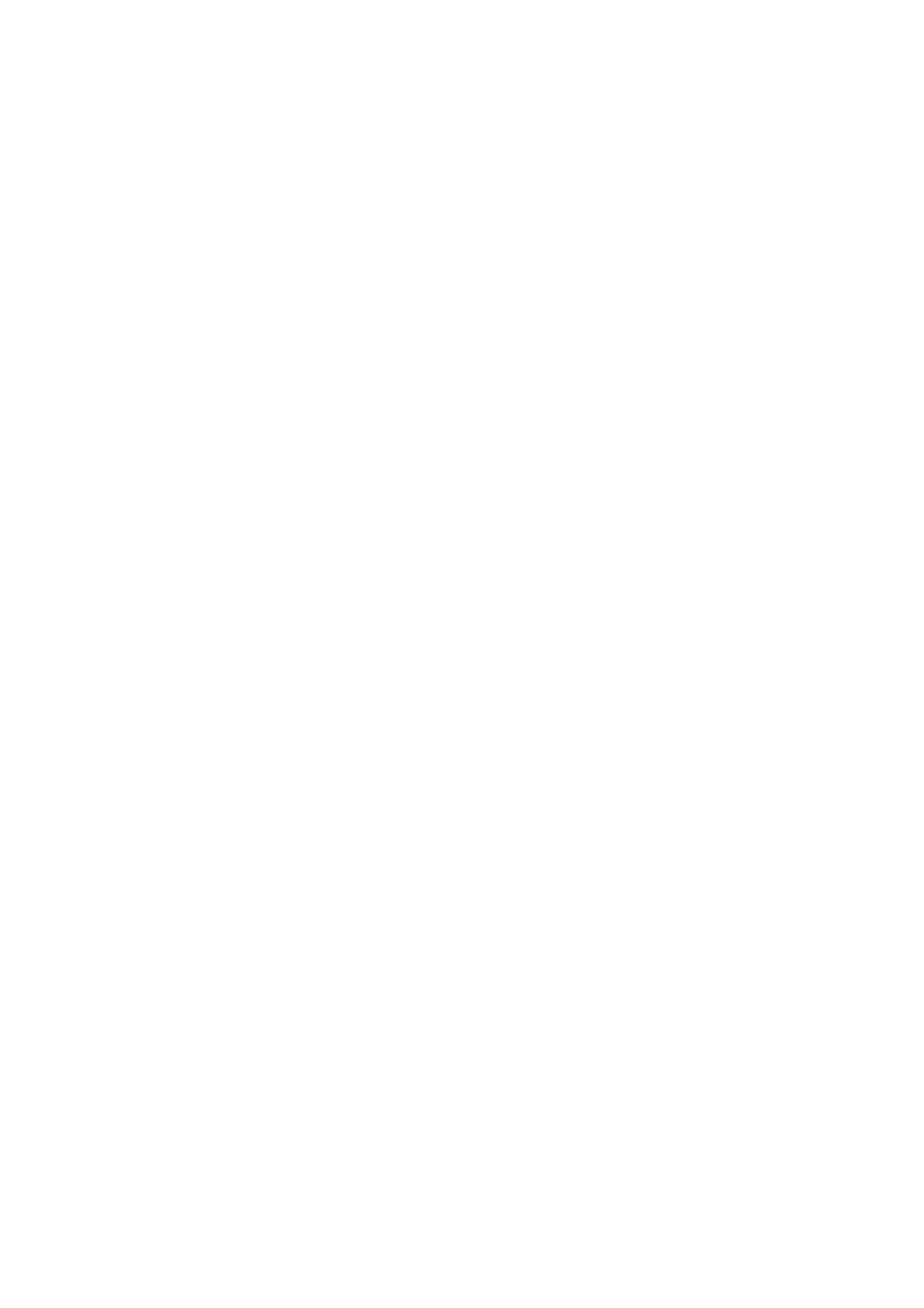# Econometric Analysis of SET Technicians: A European Comparative Study

Nick Jagger

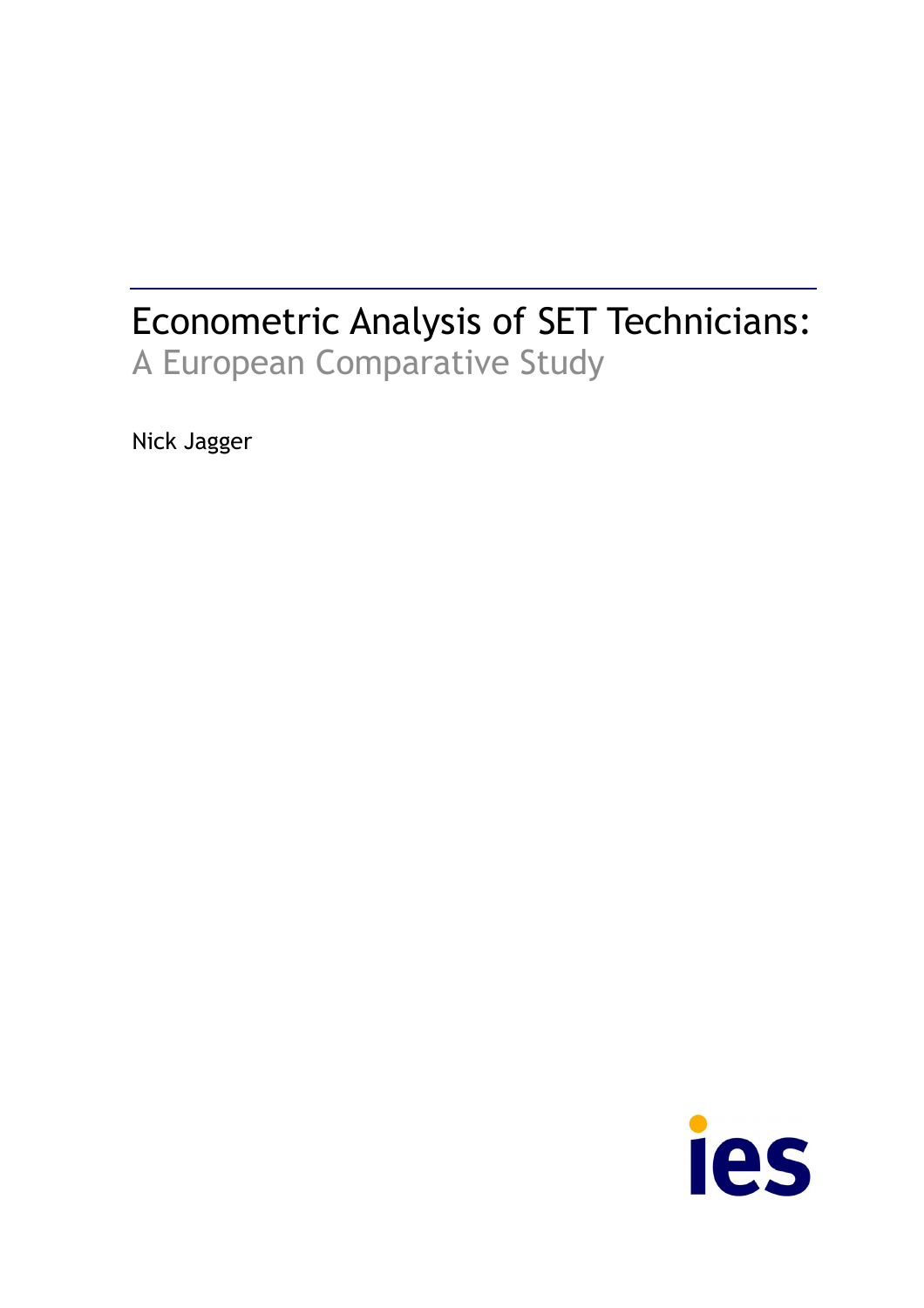## **Institute for Employment Studies**

IES is an independent, apolitical, international centre of research and consultancy in HR issues. It works closely with employers in all sectors, government departments, agencies, professional bodies and associations. IES is a focus of knowledge and practical experience in employment and training policy, the operation of labour markets, and HR planning and development. IES is a not‐for‐ profit organisation.

## **Acknowledgements**

The author is indebted to Parimal Patel and Stefan Speckesser for comments on the regression process. As usual any errors or omissions are the authors' responsibility.

#### **Institute for Employment Studies**

Sovereign House Church Street Brighton BN1 1UJ UK

Telephone: +44 (0)1273 763400 Email: nick.jagger@employment‐studies.co.uk Website: www.employment‐studies.co.uk

Copyright © 2010 Institute for Employment Studies

ISBN 978 1 85184 437 1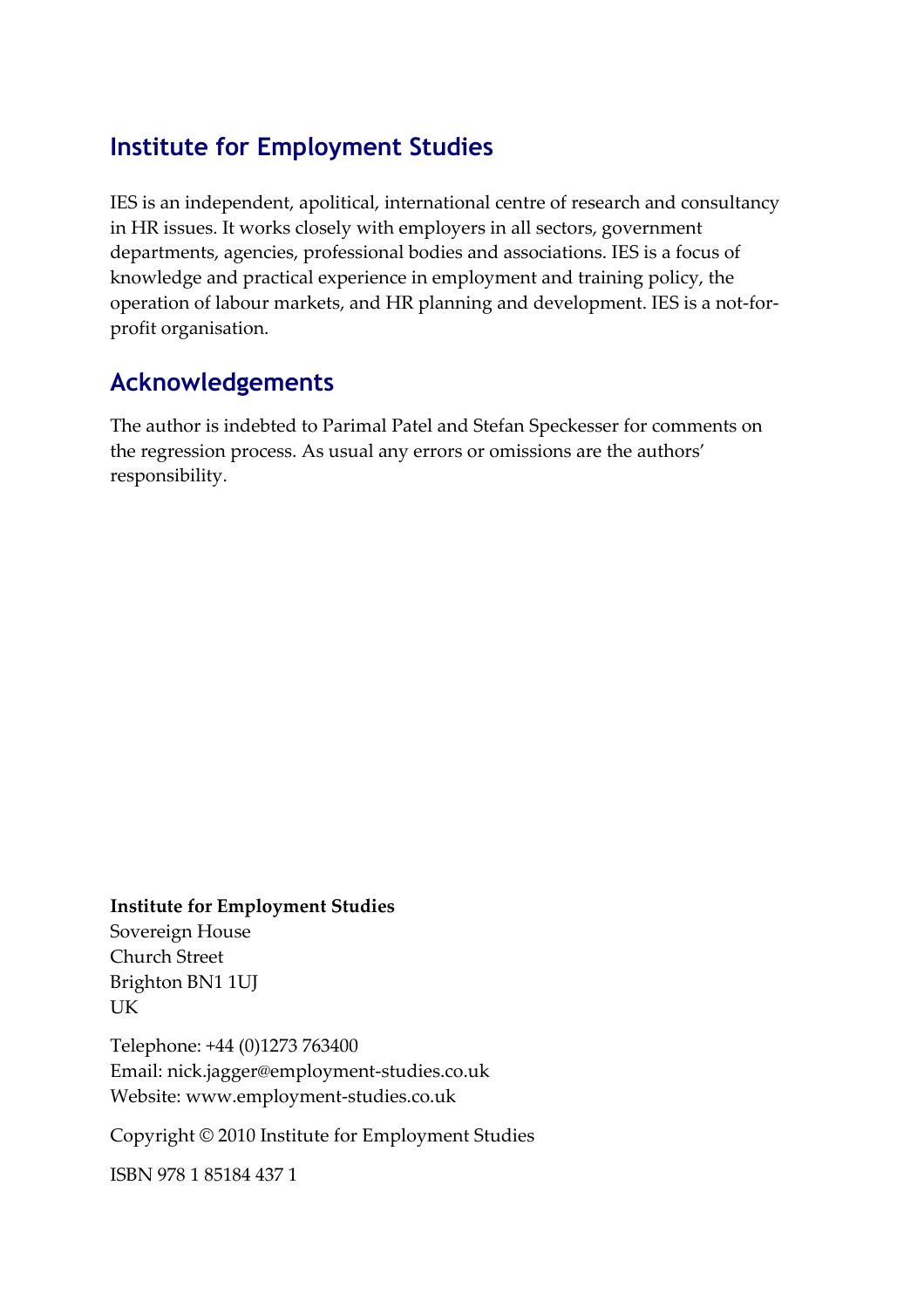# **Contents**

|                | <b>Executive Summary</b>   | iv                                 |                |  |  |
|----------------|----------------------------|------------------------------------|----------------|--|--|
| 1              |                            | <b>Introduction and Background</b> | 1              |  |  |
|                | 1.1                        | Objectives                         | $\mathbf{1}$   |  |  |
|                | 1.2                        | <b>SET Professionals</b>           | $\overline{2}$ |  |  |
|                |                            | 1.3 SET Technicians                | 3              |  |  |
|                | 1.4                        | R&D Expenditure                    | $\overline{4}$ |  |  |
|                | 1.5                        | Sectoral performance measures      | 5              |  |  |
|                | 1.6                        | Interactions between variables     | 10             |  |  |
| $\overline{2}$ |                            | <b>Econometric Analysis</b>        | 12             |  |  |
|                | 2.1                        | Dummy Variables                    | 12             |  |  |
|                | $2.2\phantom{0}$           | Weighting                          | 13             |  |  |
|                | 2.3                        | Regressions                        | 13             |  |  |
| 3              |                            | <b>Discussion and Conclusions</b>  | 19             |  |  |
|                |                            | <b>Bibliography</b>                | 20             |  |  |
|                | <b>Annex A</b>             |                                    | 22             |  |  |
|                |                            | Regression 6 full results          | 22             |  |  |
|                |                            | Regression 12 full results         | 23             |  |  |
|                |                            | Regression 18 full results         | 25             |  |  |
|                | Regression 24 full results |                                    |                |  |  |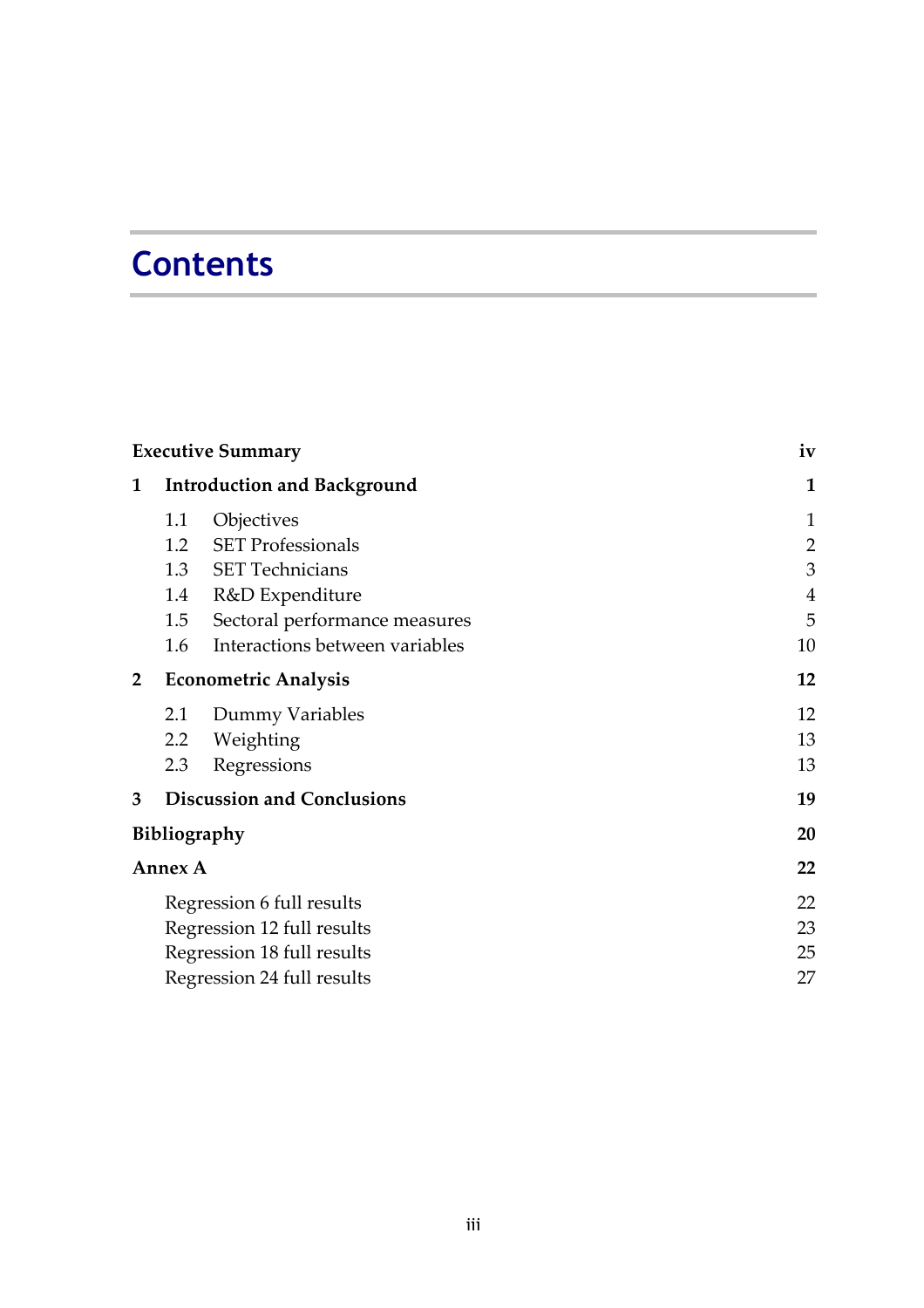# <span id="page-5-0"></span>**Executive Summary**

This short paper provides the results from a series of econometric analyses of the relative impact of SET Professionals, SET Technicians and R&D expenditures at the sectoral level across the European Economic Area. Data on exports, value added, total employment and R&D expenditures were derived at the level of nine sectors for 22 countries for a 15 year period of 1992–2007 from the OCED's Structural Analysis (STAN) database. Comparable data on Total Factor Productivity was derived from the EU‐KLEMS database. In principle these combined sources provide 2,970 cases, however due to missing data the actual number of cases available is smaller. Added to the data from the European Labour Force Survey we generated comparable data on the numbers of SET Professionals and SET Technicians.

A range of output measures were then produced to account for different aspects of sectoral performance, these were:

- Value Added per Capita, a sectoral equivalent to Gross Domestic Product per Capita
- Revealed Comparative Advantage, which examines the sectors relative exporting performance
- Balance of Trade, which compares the imports and exports associated with each sector, and
- Total Factor Productivity, which examines the residual productivity once capital inputs and personal inputs have been accounted for.

The data was then analysed using regression techniques and a range of dummy variables to account for any annual, national or sectoral variation and allow the full impact of SET Professionals and SET Technicians to be examined. These regressions showed that in terms of Total Factor Productivity, SET Professionals had a greater positive impact than SET Technicians. In part this is to be expected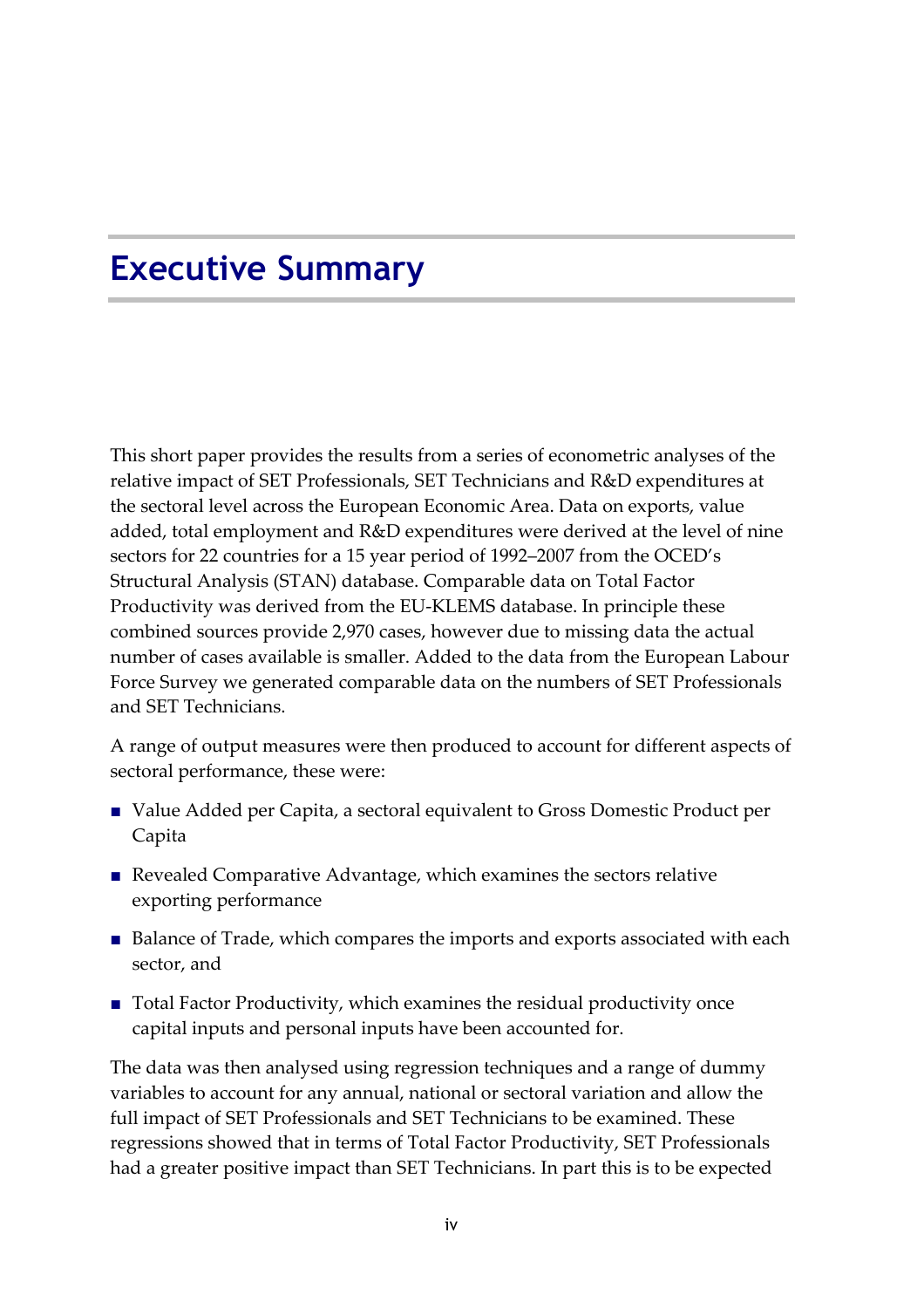as SET Professionals are more educated than SET Technicians. However, the regressions on the other output variables showed a slight negative impact for SET Professionals and a positive impact for SET Technicians. This suggests that in some sectors and countries with low exports and low value added per capita there are too many SET Professionals and not enough SET Technicians. However, the pattern was also sustained when only manufacturing was examined. This suggests that it is not simply a sectoral mix issue, but that technician level skills are essential to the effective production of exports.

Overall, this is sufficient to suggest that the levels of UK public subsidy for SET Professionals should be matched by similar levels of support for SET Technicians and the apprenticeship programmes that supply them.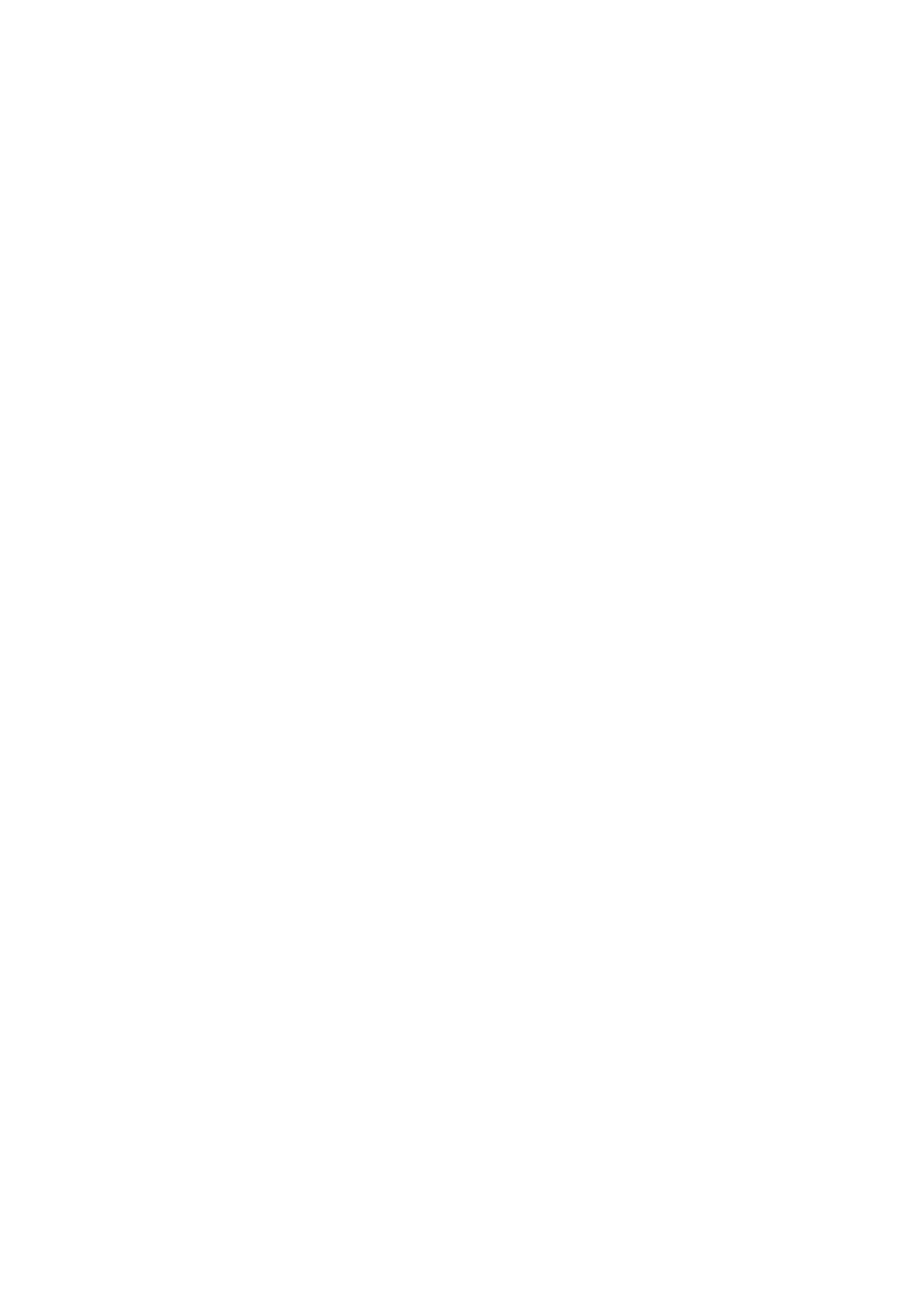# <span id="page-8-0"></span>**1 Introduction and Background**

This report builds on a previous report for the Gatsby Foundation by IES (Jagger, Sigala, Sumption, 2010), where the definition and descriptive data covering SET Professionals and SET Technicians are covered in more detail. However, this report concentrates on an econometric analysis of the relative contribution of SET Professionals and SET Technicians to a range of sectoral performance measures. This first chapter discusses the indicators used and the data that underlies the indicators as well as providing some descriptive statistics. The second chapter provides the details of the econometric analyses undertaken and the third chapter discusses the interpretation and implications of the analyses.

### <span id="page-8-1"></span>**1.1 Objectives**

The objective of this analysis is to determine the relative importance of SET Professionals, SET Technicians and R&D expenditure in driving a range of sectoral economic performance measures. In order to do this a large dataset has been assembled from a range of data sources and structured to allow regression analysis. Data has come from the European Labour Force Survey, the OECDs STAN database and STAN Indicators database, as well at the EU‐KLEMS database. Data was sought for a period covering 1992–2008, countries included the EU15 plus the Czech Republic, Hungary, Poland, Slovenia, Slovakia, Iceland and Norway. The sectors were:

- Agriculture, Hunting, Forestry and Fishing or SIC 92 codes 01–05
- Mining, Quarry, Oil and Gas Extraction or SIC 92 codes 10–14
- Manufacturing or SIC 92 codes 15–37
- Construction or SIC 92 code 45
- Wholesale and Retail Trade; Restaurants and Hotels or SIC 92 codes 50–55
- Transport, Storage and Communications or SIC 92 codes 60–64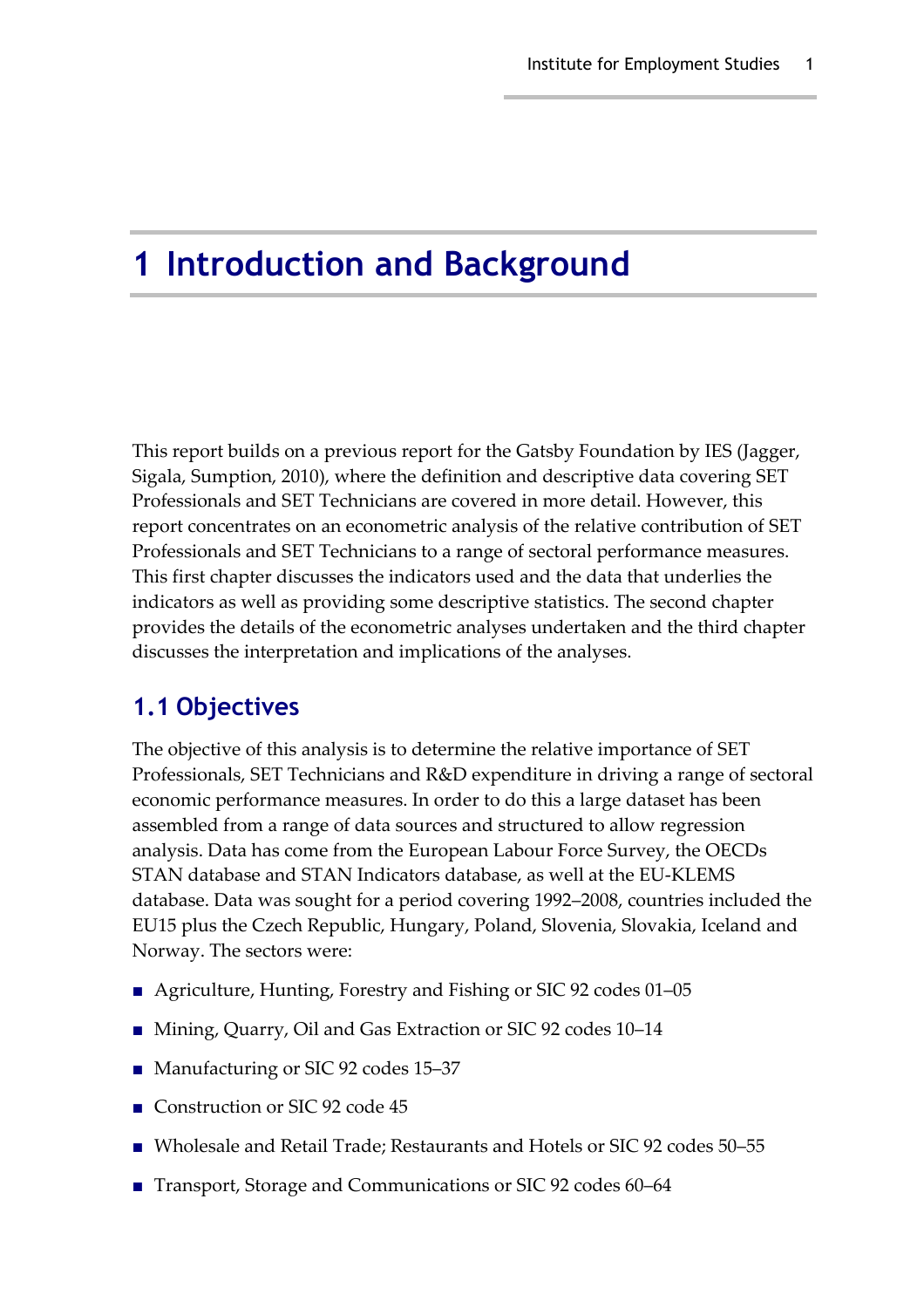- Finance Insurance Real Estate and Business Services or SIC 92 codes 65–74
- Community Social and Personal Services or SIC 92 codes 75–99.

In principle this means that we could have nine sectors times 22 countries times 15 years or 2,970 cases. However, in practice for many variables the numbers of cases were significantly less and this is particularly the case when more complex regressions are involved. In order to ensure that small sectors in small countries did not overwhelm the impact of large sectors in large countries the regressions were weighted by the number of employees in the sector.

## <span id="page-9-0"></span>**1.2 SET Professionals**

SET Professionals are defined in terms of International Standard Classification of Occupation (ISCO) 1988 codes. ISCO is the UN developed classification of occupations used by Eurostat as part of the common European Labour Force Survey (Elias and Birch, 1994). Table 1.1 shows the codes and associated descriptions included in the SET Professionals category. Generally these occupations require at least a first degree level qualification in a linked subject and often require a higher degree.

|     | ISCO code ISCO description                              |
|-----|---------------------------------------------------------|
| 211 | Physicists, chemists and related professionals          |
| 212 | Mathematicians, statisticians and related professionals |
| 213 | Computing professionals                                 |
| 214 | Architects, engineers and related professionals         |
| 221 | Life science professionals                              |

Figure 1.1 shows the percentage of the manufacturing workforce in a SET Professional occupation by country. This shows that the UK is part of a group of countries (Ireland (IE), Luxembourg (LU) and Germany (DE)) with just under eight per cent of their manufacturing workforce in a SET Professional occupation. France (FR) and Finland (FI) have ten per cent or just over as SET Professionals, while there is a long tail of countries with levels at or below about two per cent.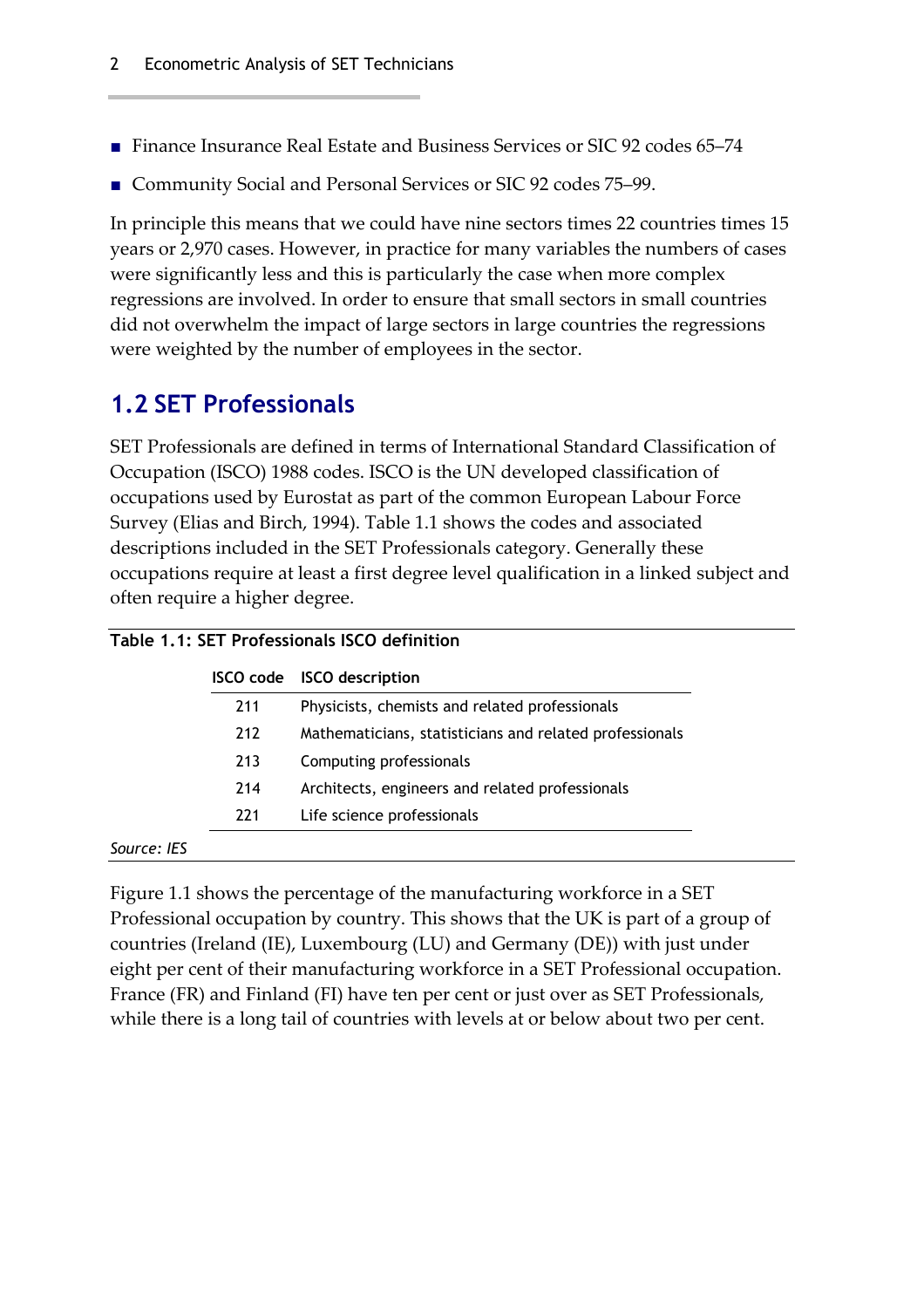

**Figure 1.1: Percentage of the manufacturing workforce SET Professionals in 2008** 

## <span id="page-10-0"></span>**1.3 SET Technicians**

SET Technicians are also defined in terms of a series of three digit ISCO codes. Generally these occupations require a higher vocational level qualification in a linked subject. Table 1.2 lists the ISCO occupations within our definition of SET Technicians.

| <b>ISCO</b> code | <b>ISCO</b> description                                     |
|------------------|-------------------------------------------------------------|
| 311              | Physical and engineering science technicians                |
| 312              | Computer associate professionals                            |
| 313              | Optical and electronic equipment operators                  |
| 314              | Ship and aircraft controllers and technicians               |
| 315              | Safety and quality inspectors                               |
| 321              | Life science technicians and related associate professional |
| 322              | Health associate professionals (except nursing)             |

| Figure 1.2 shows that the UK has one of the lowest levels of SET Technicians  |
|-------------------------------------------------------------------------------|
| amongst its manufacturing workforce, with only Portugal (PT) having a smaller |
| proportion.                                                                   |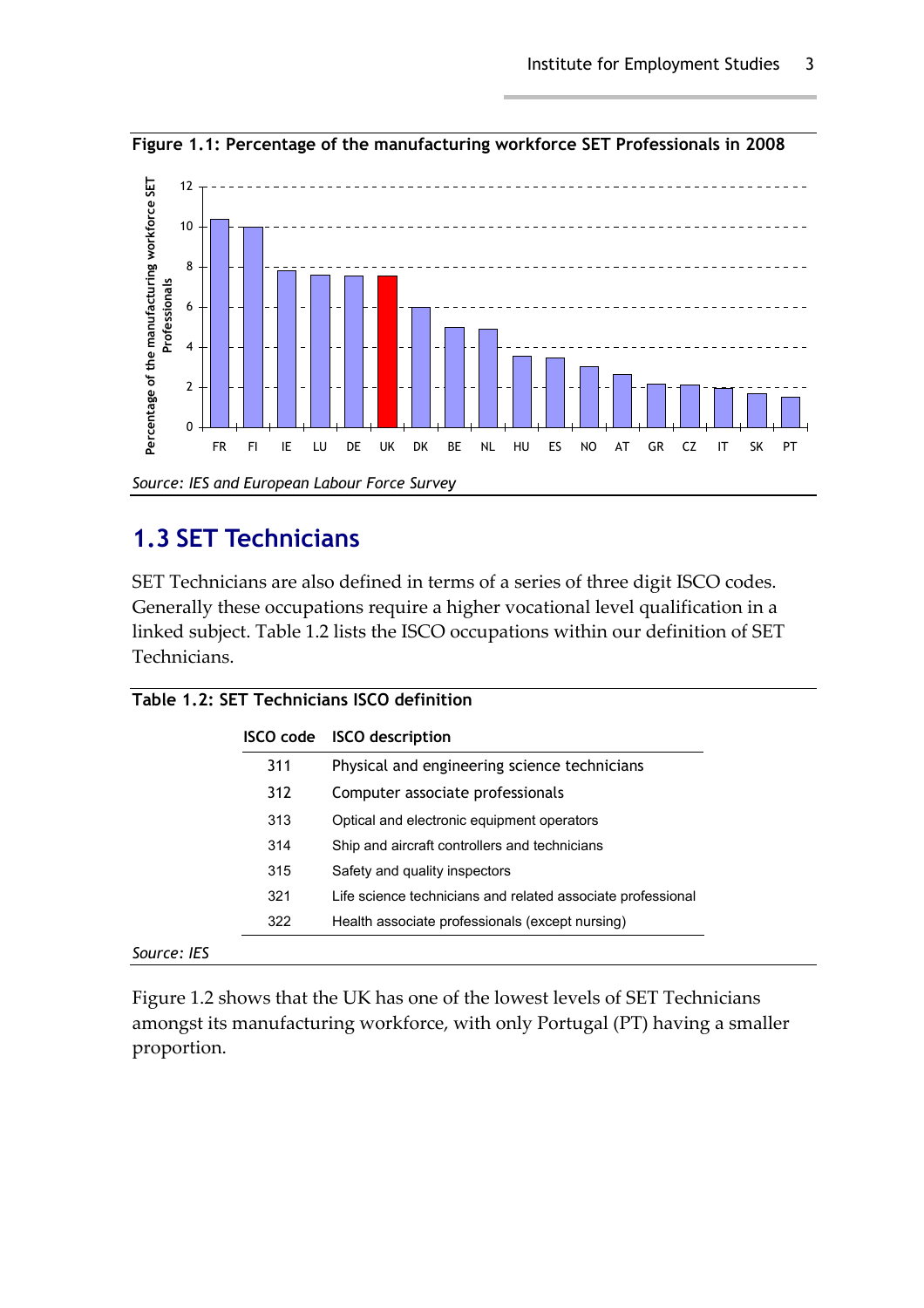

**Figure 1.2: Percentage of the manufacturing workforce SET Technicians in 2008** 

## <span id="page-11-0"></span>**1.4 R&D Expenditure**

Research and Development (or R&D) activity is defined as:

*"Research and experimental development (R&D) comprise creative work undertaken on a systematic basis in order to increase the stock of knowledge, including knowledge of man, culture and society, and the use of this stock of knowledge to devise new applications." (OECD, 1994)*

Using this definition and others in the Frascati Manual, surveys were undertaken in all the countries and we collected data from the OECD STAN Indicators database. Specifically, we obtained sectoral R&D expenditure as a proportion of sectoral added value and R&D expenditures in national currencies. The R&D expenditure in national currencies were converted into PPP US dollars and used to produce a comparable R&D expenditure per SET Professional. The second measure was generated as there was concern that R&D expenditures were heavily linked to the numbers of graduates and SET Professionals within a sector. The use of a PPP expenditure per SET Professional was an attempt to produce a measure of R&D intensity that was independent of the number of SET Professionals. The main driver of this alternative measure is the high correlations between the proportion of the workforce that are SET Professionals and the R&D expenditure as a proportion of value added for each sector. Entering highly correlated variables into the same regression equation can cause multi‐colinearity and make the coefficients unreliable.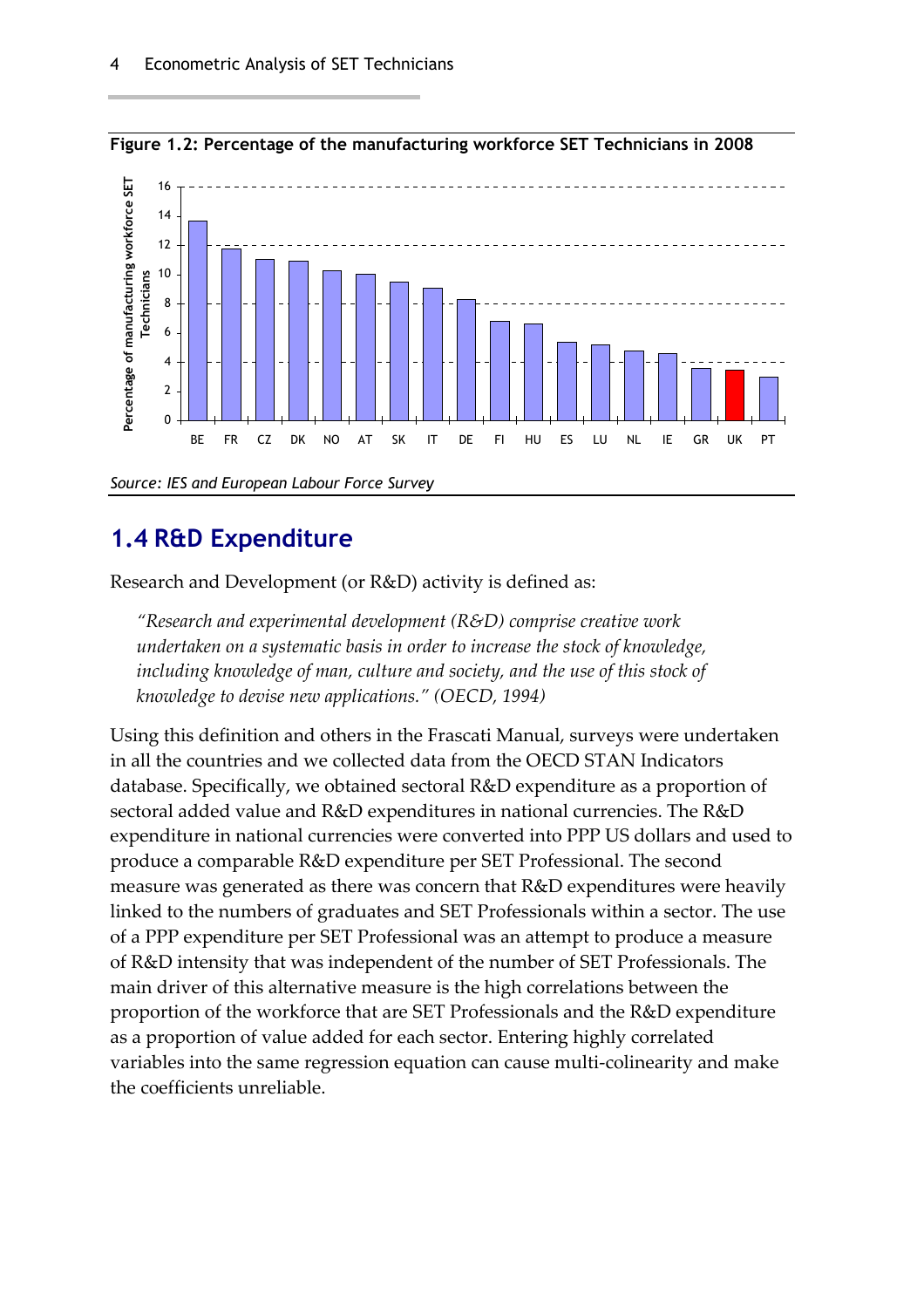

**Figure 1.3: Manufacturing R&D spend as a percentage of sectoral value added** 

## <span id="page-12-0"></span>**1.5 Sectoral performance measures**

Given that a range of sectoral performance measures are available and that they each measure slightly different aspects of performance we choose four measures to look at, these are:

- Total Factor Productivity
- Value Added per Capita
- Revealed Comparative Advantage
- Balance of Trade

These measures, their definition and underlying data sources are described in turn in the sections below.

### 1.5.1 Total Factor Productivity

Total Factor Productivity (TFP) as a performance measure has a long history with an increasingly sophisticated understanding of the measure (Hultern, 2000; Islam, 1999). The approach, although requiring detailed information, has been used for a wide range of studies including O'Mahony (2002) and Maudos et al. (1999). Total Factor Productivity is often a preferred productivity measure as it takes into account the amount of capital invested in a sector and the number of workers. The concept is based on Solow's (1956) neo‐classical growth model, which expresses growth as a function of capital and human capital and a residual.

 $\Delta Y$  = A( $\Delta K$ ,  $\Delta L$ , residual)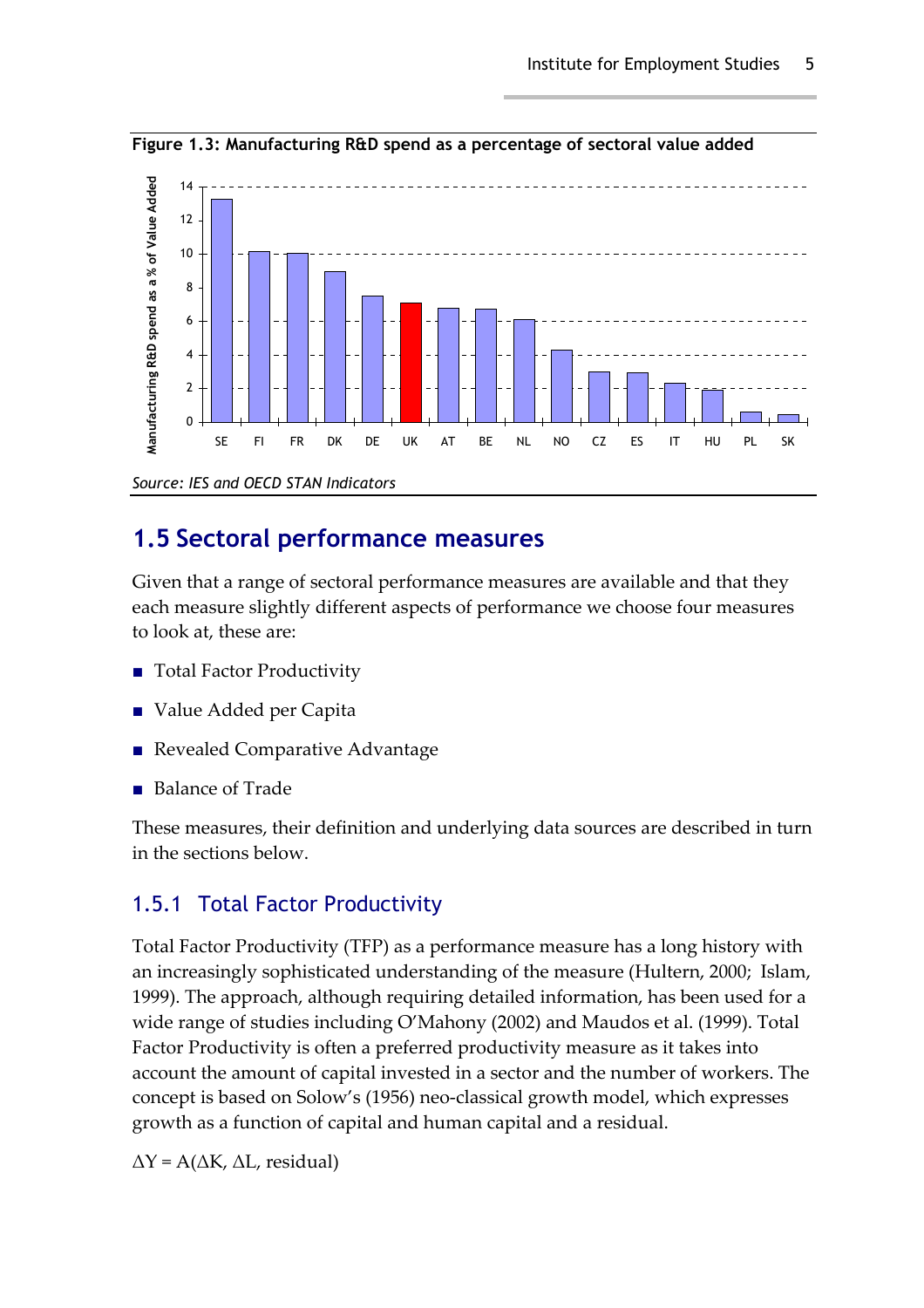Where  $\Delta Y$  is the change in real output (or growth),  $\Delta K$  is the change in physical capital, ΔL is change in labour input and A is a constant. The residual, or the part of the growth in output that is not explained by changes in capital and labour is Total Factor Productivity. Various improvements to the method include taking account of the impact of different types of physical capital such as computers, accounting for the quality of the workforce using their highest qualification, and looking at energy inputs. We have taken sectoral TFP data from the EU‐KLEMS database (O'Mahony and Timmer, 2009).

Figure 1.4 shows the relative TFP by UK sector in 2007, the figures are based to 100 in 1995, so a TFP of above 100 shows a growth in TFP from 1995 and a figure below 100 shows a decline in TFP from 1995. This shows a pattern similar to that found with Added Value per Capita, with the Transport, Storage and Communications sector showing the most growth in TFP and Mining and Quarrying showing the greatest decline.



#### **Figure 1.4: TFP in 2007 with 1995 equal to 100 by UK Sector**

*Source: IES and EU-KLEMS*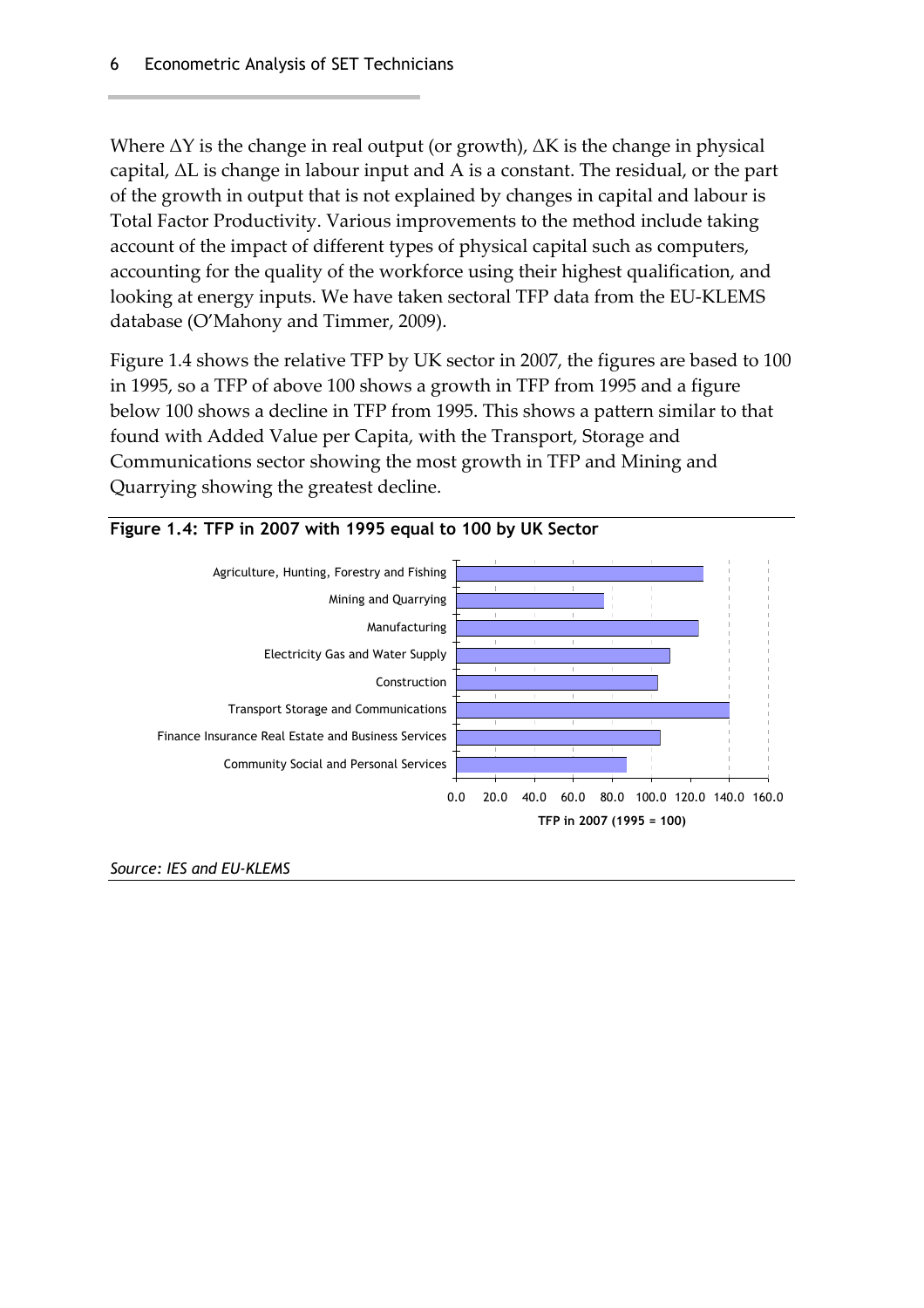

**Figure 1.5: Manufacturing TFP in 2007 with 1995 equal to 100 by country** 

*Source: IES and EU-KLEMS* 

Figure 1.5 shows the relative TFP of manufacturing sectors by country. This shows the UK at the lower end of the mid‐range of values with Denmark (DK), Spain (ES) and Italy (IT) having lower values.

### 1.5.2 Value Added per Capita

Value Added per Capita is the sectoral measure that is conceptually closest to Gross Domestic Product per Capita, which is commonly used to measure the relative performance of national economies. This measure looks at the financial inputs and outputs of the sector and looks at the value that is added by the sector. This measure has been taken from the OECD's Structural Analysis (STAN) database[.1](#page-14-0) As the data provided is in millions of national currencies, at current prices, we used the appropriate sectoral value added deflators to express everything in year 2000 prices in the national currencies. Then using year 2000 Purchasing Power Parity (PPP) data, the data was further converted into year 2000 PPP US dollars. This allows the data to be examined statistically in a consistent manner.

Figure 1.6 shows the relative value added per capital by broad sector in the UK in 2008. This shows that using this measure the Transport, Storage and Communications sector was the most productive in 2008. The other relatively productive sectors in the UK were Agriculture, Hunting, Forestry and Fishing as well as Manufacturing.

<span id="page-14-0"></span>www.oecd.org/sti/stan/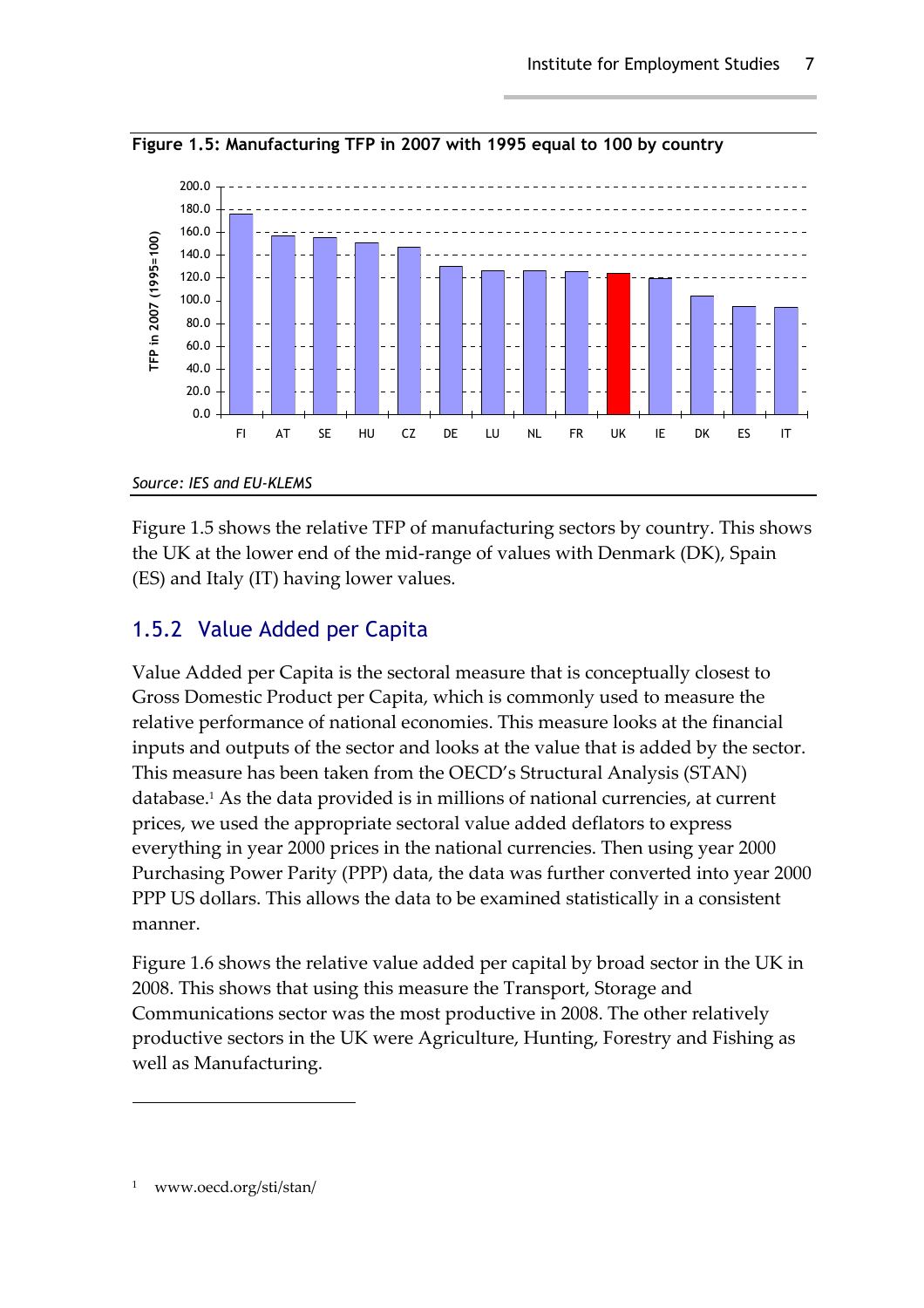Figure 1.7 shows the relative performance of the UK's manufacturing sector in 2008 compared with other countries manufacturing sectors. This shows that using this productivity measure a range of countries have quite similar manufacturing value added per capita. These mid‐range countries include Germany (DE), Luxembourg (LU), Netherlands (NL), France (FR) and Ireland (IE). There was also another group of countries with higher levels of manufacturing productivity. These countries were Finland (FI), Austria (AT), Sweden (SE), Hungry (HU) and the Czech Republic (CZ). Three countries had manufacturing sectors with a lower level of productivity than the UK, these were Denmark (DK), Spain (ES) and Italy (IT).



#### **Figure 1.6: UK Value Added per Capita by sector, in 2008**







*Source: IES and OECD STAN data*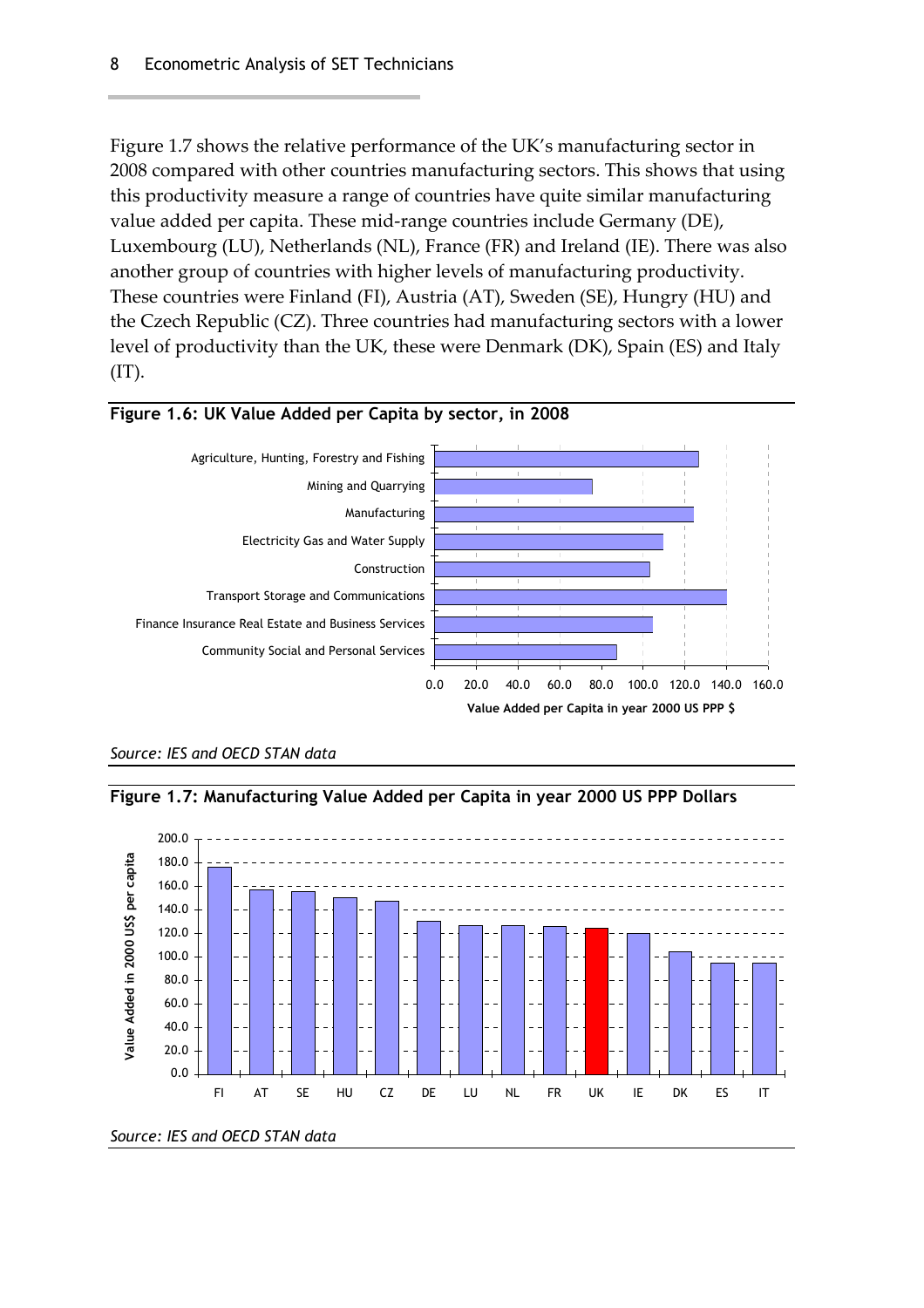#### 1.5.3 Revealed Comparative Advantage

Another measure used in international comparisons is the Revealed Comparative Advantage (RCA) measure. This looks at the sector's exports as a proportion of all exports, compared with all the available countries' exports for that sector as a proportion of total exports across all the countries. This measure was developed by Balassa (1965) as a method of using trade data to reveal the relative attractiveness of products from one country. The formula is:

 $RCA = (E_{ij} / E_{it}) / (E_{nj} / E_{nt})$ 

Where:

- $\blacksquare$  E<sub>ij</sub> measures the exports of a specific country and specific sector
- $\blacksquare$  E<sub>it</sub> measures the exports of the country across all sectors
- $E_{\text{nj}}$  measures the exports for all countries for the specific sector, and
- E<sub>nt</sub> measures all the exports for all countries and all sectors.

We used the OECD STAN database's trade data as the basis for this, but converted everything into US PPP dollars in order to provide meaningful aggregates. Using this indicator a value above one shows relatively more exports than other countries. Figure 1.8 shows the RCA for the manufacturing sectors for a range of European countries. The UK is at the lower end of the scale. However, it is notable that the oil and gas exporting countries of the UK, the Netherlands (NL), Denmark (DK) and most notably Norway (NO) have low scores on this measure.



**Figure 1.8: Manufacturing Revealed Comparative Advantage in 2008** 

*Source: IES and OECD STAN data*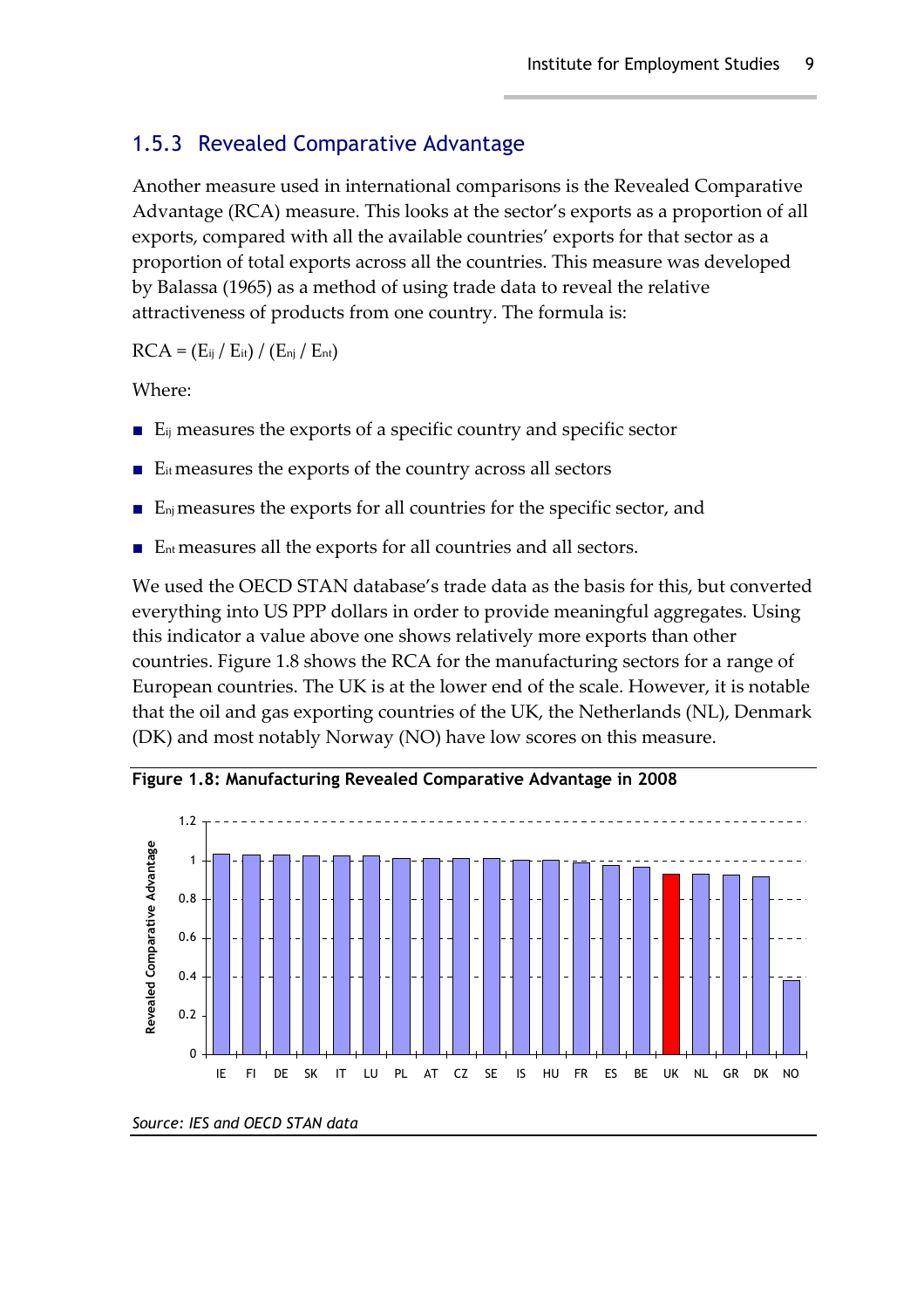#### 1.5.4 Balance of Trade

Another trade data based measure, which is less influenced by oil and gas exports, is the simple Balance of Trade measure – this looks at the ratio of exports to imports for a particular sector. Here the trade data is taken from the OECD's STAN database, data is provided in millions of national currencies. However, as we are looking at the ratio within a year there is no need to convert into real prices or to convert to a common currency. Again it is implied that if there are more exports than imports the products of the sector in the particular country are more attractive. Figure 1.9 uses this measure to look at the relative position of various countries manufacturing sectors. This shows the UK's manufacturing sector performing relatively badly with only Norway (NO) and Greece (GR) in particular performing worse.



**Figure 1.9: Manufacturing Balance of Trade in 2008** 

### <span id="page-17-0"></span>**1.6 Interactions between variables**

For a variety of reasons the various performance measures are likely to be linked to each other as they are essentially measuring the same underlying good or bad performance. This is shown in the correlation matrix in Table 1.3. The first value shows the correlation coefficient, the one below this shows the significance of the coefficient and then the number of cases in the correlation.

This shows that Balance of Trade is highly correlated with Value Added per Capita and Revealed Comparative Advantage, but not so strongly with Total Factor Productivity.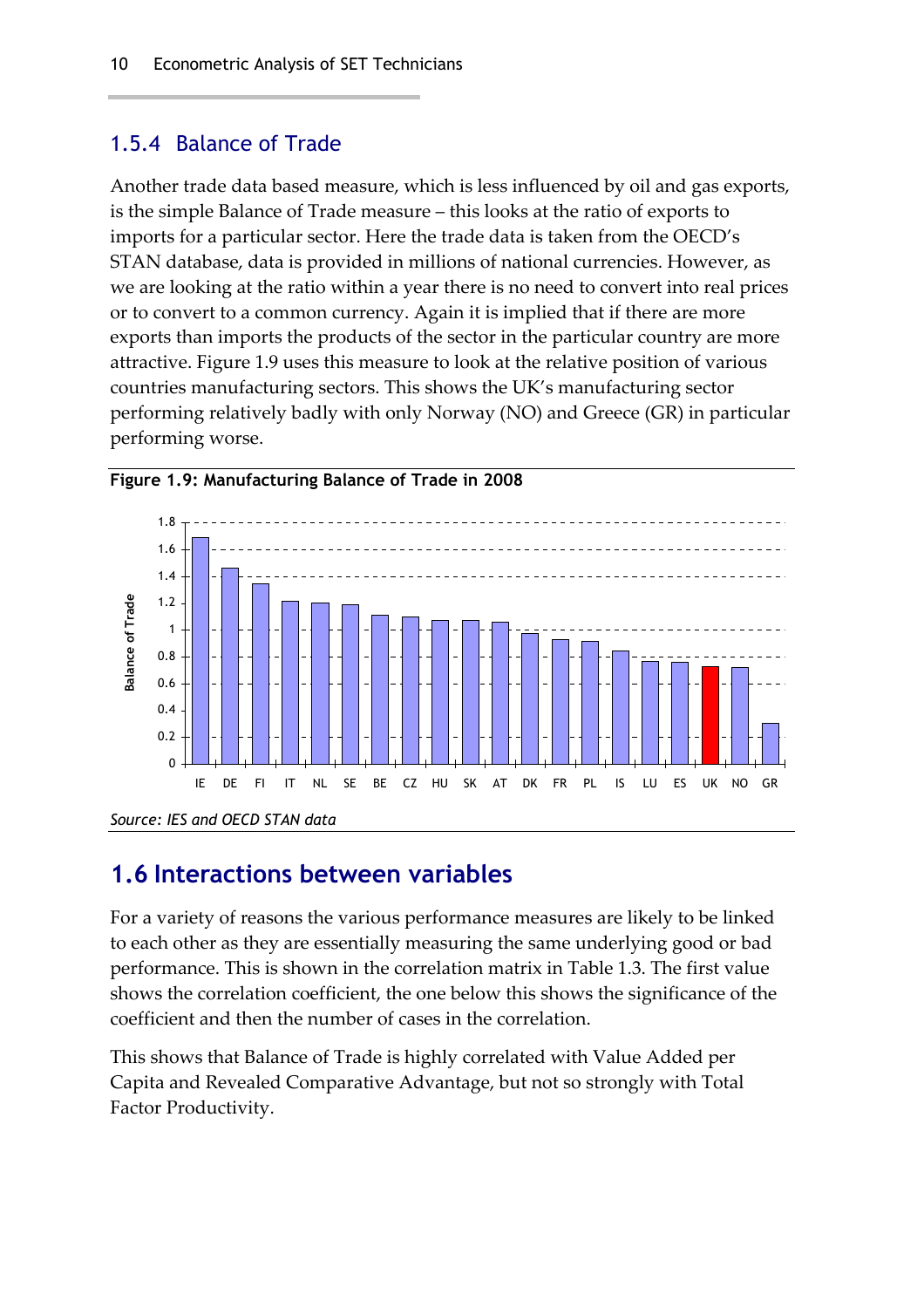| Table 1.3. Interactions between the outcome variables |                            |                              |                                           |                                                    |  |  |  |  |
|-------------------------------------------------------|----------------------------|------------------------------|-------------------------------------------|----------------------------------------------------|--|--|--|--|
|                                                       | <b>Balance</b><br>of Trade | Value<br>Added per<br>Capita | Revealed<br>Compar-<br>ative<br>Advantage | <b>Total</b><br><b>Factor</b><br>Product-<br>ivity |  |  |  |  |
| <b>Balance of Trade</b>                               | 1                          |                              |                                           |                                                    |  |  |  |  |
|                                                       |                            |                              |                                           |                                                    |  |  |  |  |
|                                                       | 1,246                      |                              |                                           |                                                    |  |  |  |  |
| Value Added per Capita                                | 0.4578                     | 1                            |                                           |                                                    |  |  |  |  |
|                                                       | 0.0000                     |                              |                                           |                                                    |  |  |  |  |
|                                                       | 1,186                      | 2,911                        |                                           |                                                    |  |  |  |  |
| <b>Revealed Comparative Advantage</b>                 | 0.8982                     | 0.4716                       | 1                                         |                                                    |  |  |  |  |
|                                                       | 0.0000                     | 0.0000                       |                                           |                                                    |  |  |  |  |
|                                                       | 1246                       | 1230                         | 1290                                      |                                                    |  |  |  |  |
| <b>Total Factor Productivity</b>                      | 0.0784                     | 0.0678                       | 0.0333                                    | 1                                                  |  |  |  |  |
|                                                       | 0.0244                     | 0.0046                       | 0.3316                                    | - -                                                |  |  |  |  |
|                                                       | 824                        | 1,745                        | 850                                       | 1,760                                              |  |  |  |  |
|                                                       |                            |                              |                                           |                                                    |  |  |  |  |

#### **Table 1.3: Interactions between the outcome variables**

#### *Source: IES*

Table 1.4 shows the correlations between the potential explanatory variables. This shows that the proportion of SET Professionals is highly correlated with the proportion of SET Technicians. Equally, the two R&D measures are also highly correlated with each other, but not particularly correlated with SET Professionals.

| Table 1.4: Interactions between the explanatory variables | <b>SET</b><br>Professional<br>s | <b>SET</b><br><b>Technicians</b> | <b>R&amp;D</b> spend<br>per SET<br>Professional | R&D as a %<br>of Value<br>added |
|-----------------------------------------------------------|---------------------------------|----------------------------------|-------------------------------------------------|---------------------------------|
| <b>SET Professionals</b>                                  | 1                               |                                  |                                                 |                                 |
|                                                           |                                 |                                  |                                                 |                                 |
|                                                           | 3024                            |                                  |                                                 |                                 |
| <b>SET Technicians</b>                                    | 0.157                           | 1                                |                                                 |                                 |
|                                                           | 0.0000                          |                                  |                                                 |                                 |
|                                                           | 3024                            | 3024                             |                                                 |                                 |
| R&D spend per SET Professional                            | $-0.0210$                       | 0.0101                           | 1                                               |                                 |
|                                                           | 0.4826                          | 0.7342                           |                                                 |                                 |
|                                                           | 1122                            | 1122                             | 1122                                            |                                 |
| R&D as a % of Value added                                 | $-0.0061$                       | 0.055                            | 0.8177                                          |                                 |
|                                                           | 0.7992                          | 0.0223                           | 0.0000                                          |                                 |
|                                                           | 1726                            | 1726                             | 1122                                            | 1726                            |
| Source: IES                                               |                                 |                                  |                                                 |                                 |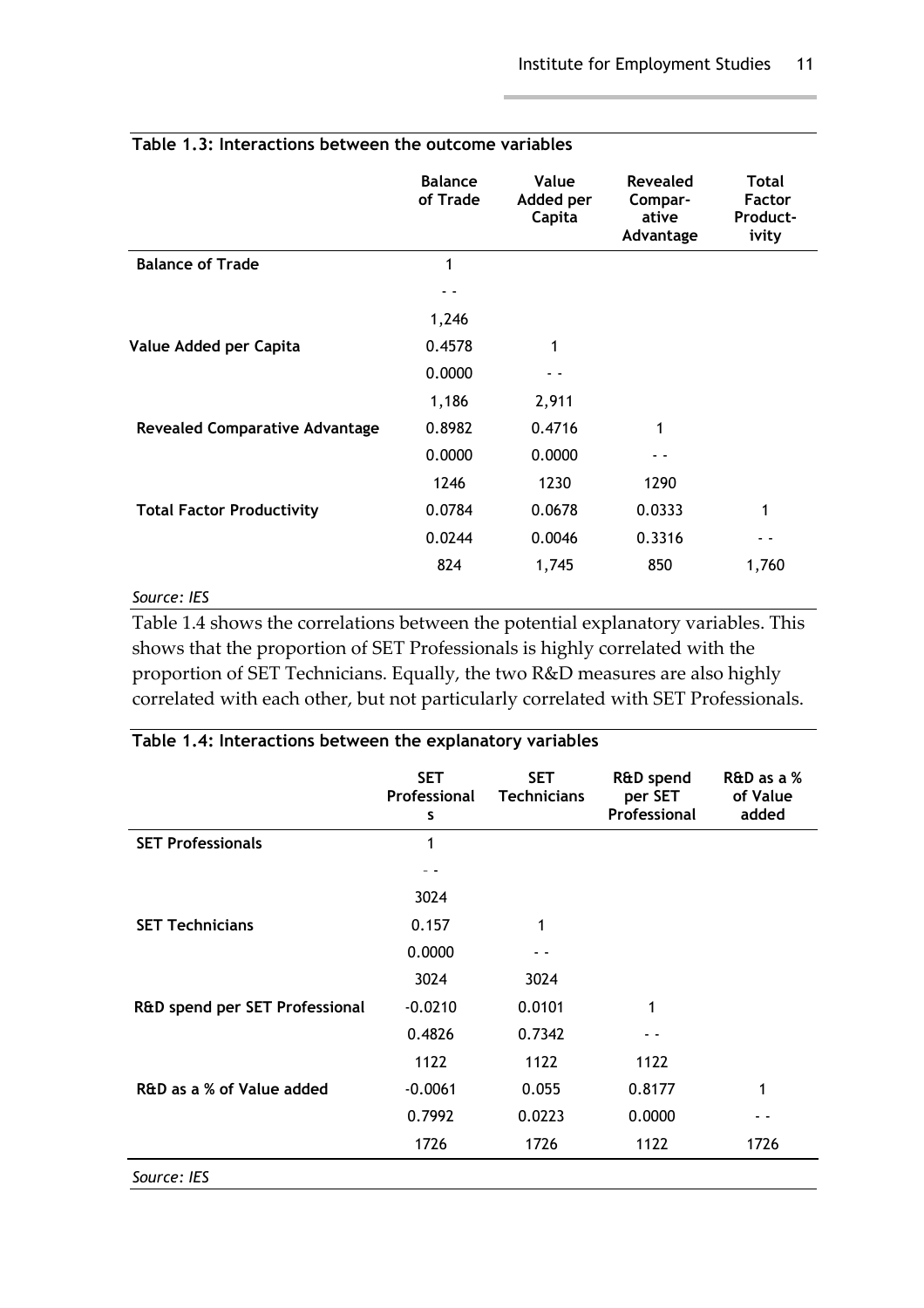# <span id="page-19-0"></span>**2 Econometric Analysis**

This chapter contains the results of the econometric analysis. However, before moving on to the results the concept and implementation of dummy variables are introduced and the impact of weighting is examined.

### <span id="page-19-1"></span>**2.1 Dummy Variables**

Regression is a powerful method of looking at the interaction between a wide range of variables and a dependent variable. However, as is often the case it is more powerful with more data. The problem is that by definition we only have one item of data in each sector in each country and each year, and it is also likely that there will be sector, country and annual effects on the analysis. The most common method to deal with this is to use indicator or dummy variables for sector, country and year (Suits, 1957). This allows the common impacts of these variables to be taken into account in the regressions and this in turn allows us to examine data from a range of years, countries and sectors in order to examine the underlying relationships of interest.

The dummy variables were set up to allow comparison from the UK in terms of countries, manufacturing in terms of sectors, and 2000 in terms of years. The coefficients and significance of the standard errors are listed in Annex A for critical regressions.

In order to determine whether the results are due to sectoral differences (Jagger et al., 2005) further regressions were undertaken using only data for the manufacturing sector. These manufacturing only regressions, although necessarily based on fewer cases, eliminate any sectoral effect not picked up by the dummy variables.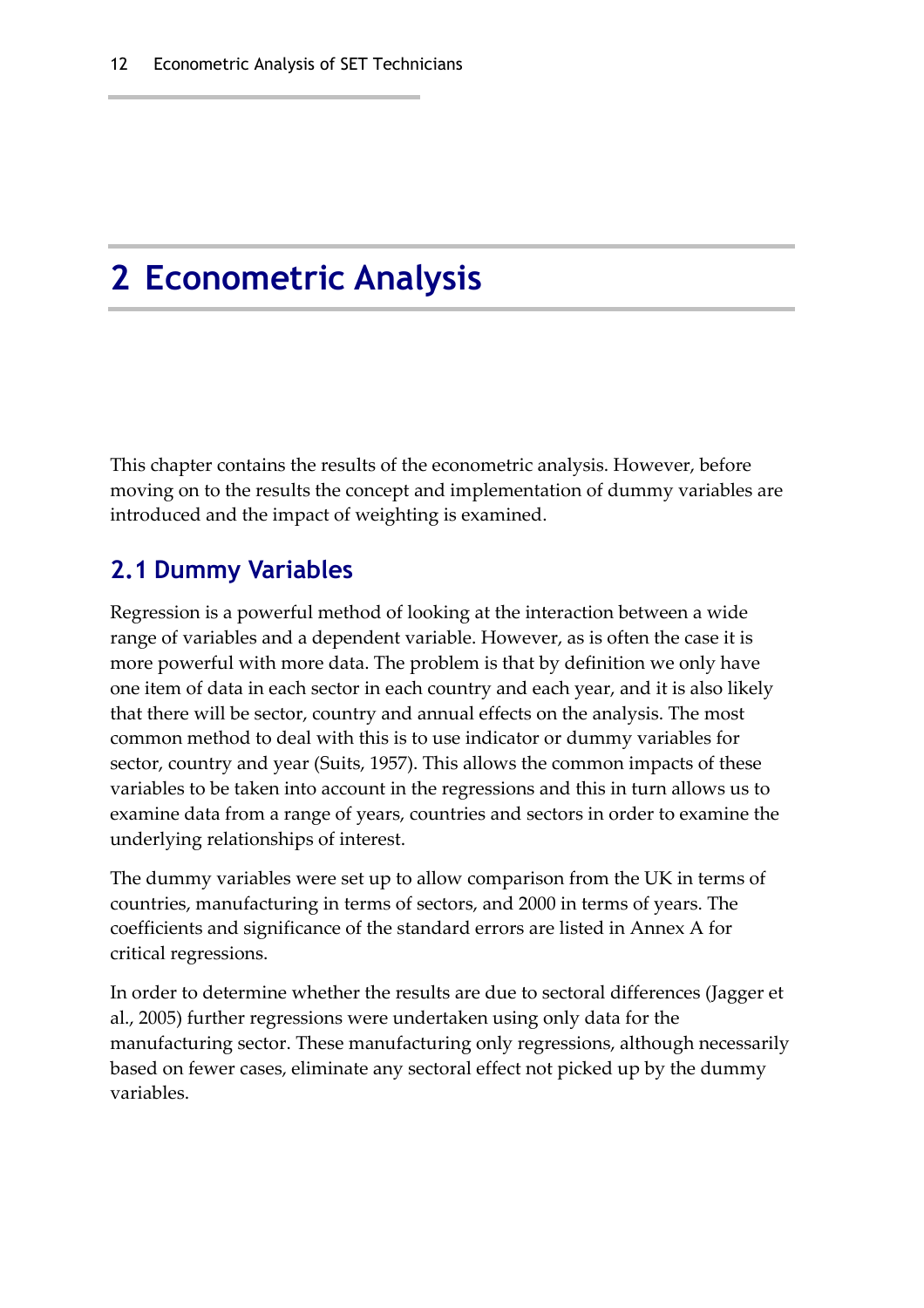## <span id="page-20-0"></span>**2.2 Weighting**

The regressions were run weighted and unweighted, the results being broadly similar in both cases. The total number of people employed by the sector in the country in the specific year, expressed in thousands, was used as the weight. As the weighted approach meant that small sectors in small countries had less influence on the results and large sectors in large countries had a greater impact, it was felt that the weighted approach was preferable. The results presented in this report are from the weighted regressions. However, in order to get an idea of the amount of underlying data in the regressions the unweighted as well as weighted base is also reported.

## <span id="page-20-1"></span>**2.3 Regressions**

A series of regressions were undertaken and the results are shown in a series of tables covering:

- Total Factor Productivity
- Value Added per Capita
- Revealed Comparative Advantage, and
- Balance of Trade.

These are covered in turn below, following a short introduction to the interpretation of regression outputs.

### 2.3.1 Interpreting the regression output

This section is included in order to make the regression output more understandable to non‐technical readers. Each table presents the results of six different regressions, each represented by different numbered columns. Down the side are the explanatory variables that have been included in the regressions. All of the regressions also include a series of indicator/dummy variables, which are detailed in these tables.

The first number in the table cells is the regression coefficient, which measures the size of the impact of the explanatory variable on the outcome variable. If the coefficient is negative the impact is negative and similarly a positive coefficient represents a positive impact. The relative size of the coefficient is also a measure of the size of the impact. The second figure, in brackets, is the significance of the interaction and here the smaller the significance figure, the greater the significance.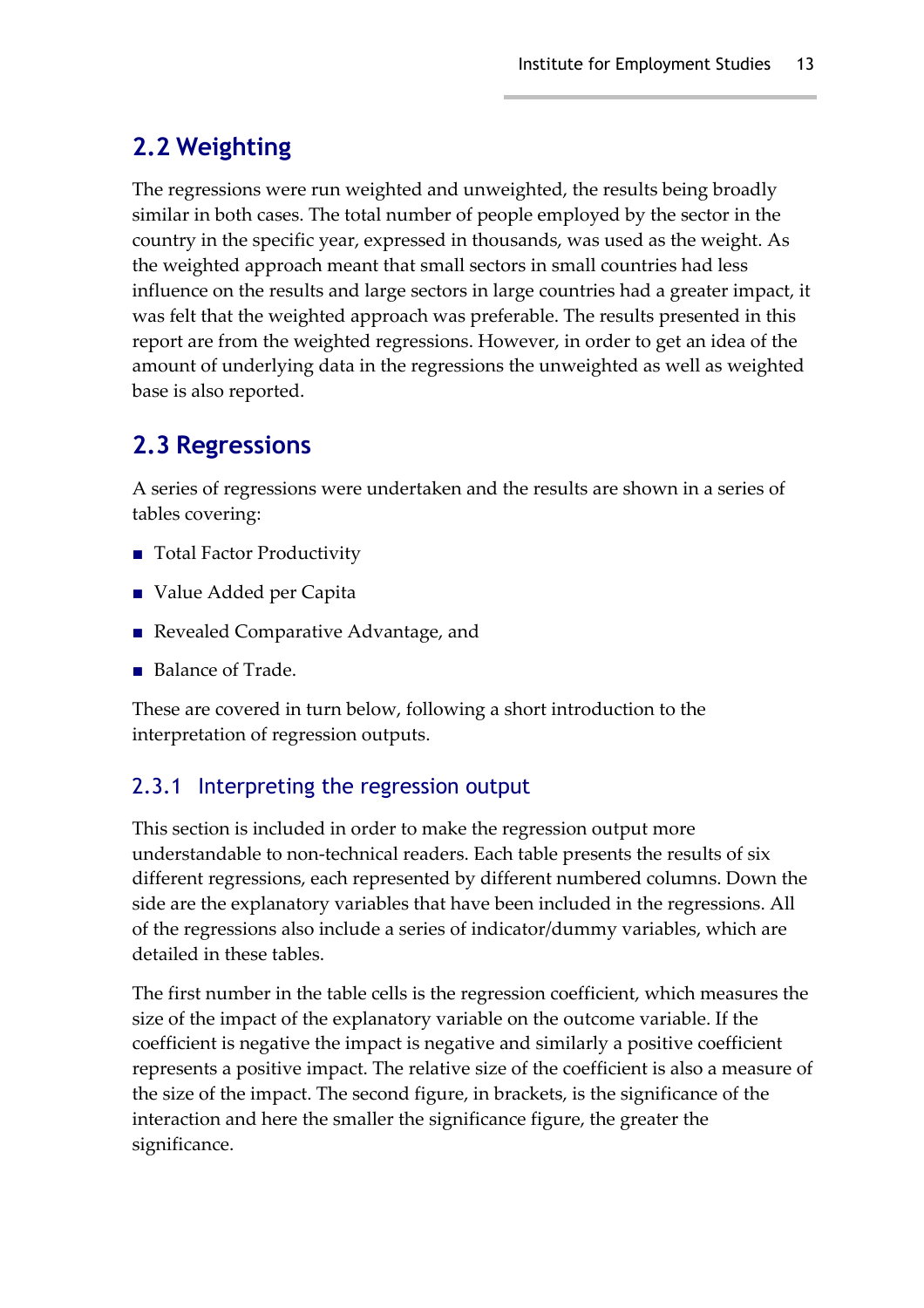Also included in the table is the R Squared value, which represents the proportion of the overall variance explained by the variables included in the equation. A maximum possible value for R Squared is one and anything above 0.3 is considered acceptable. Finally, the tables also include the unweighted number of cases and the weighted number of cases, as well as the Variance Inflation Factor (VIF). The VIF tests for multi‐collinearity, which is a common problem with the number of dummy variables being used. The general rule of thumb is that the VIF value should be below 10.

### 2.3.2 Total Factor Productivity

Table 2.1 provides the output regressions using Total Factor Productivity (TFP) as the outcome measure. This is a different type of measure than the ones which follow, as it is a measure of productivity and quality of the workforce as an input alongside other factors such as capital and labour force numbers. SET Professionals generally show a larger contribution than SET Technicians. As TFP is essentially a measure of the quality of the workforce and their organisation this is perhaps to be expected. SET Professionals are likely, all other things being equal, to be more productive than SET Technicians.

The results of six regressions using TFP are presented in Table 2.1. Regression one just uses SET Professionals and the country, sector and year dummies as explanatory variables. For simplicity the dummy coefficients are not shown in this table. However, for selected regressions, the full details of the regressions including the dummy coefficients are presented in Annex A. The output for regression one shows that as expected there is a large and significant impact on TFP due to SET Professionals. Although, the R Square of 0.44 suggests that less than half the variance in the TFP is explained by SET Professionals alone.

Regression two shows a slightly smaller positive and significant impact of SET Technicians alone on TFP. However, again the R Square of about 0.41 suggests that almost 60 per cent of the variance is unexplained when using SET Technicians alone. Regression three shows that when both SET Professionals and SET Technicians are included in the regression, SET Professionals are more important than the SET Technicians.

Regression four is different than the others presented in this table in that the data is limited to the manufacturing sector only. This shows that in this context SET Technicians have a negative impact on TFP, while SET Professionals have a positive impact. Despite the reduced number of cases that this regression is based on it has the highest R Square.

Regression five which covers all the available sectors shows that when R&D Spend is included in the regression there is a small negative impact associated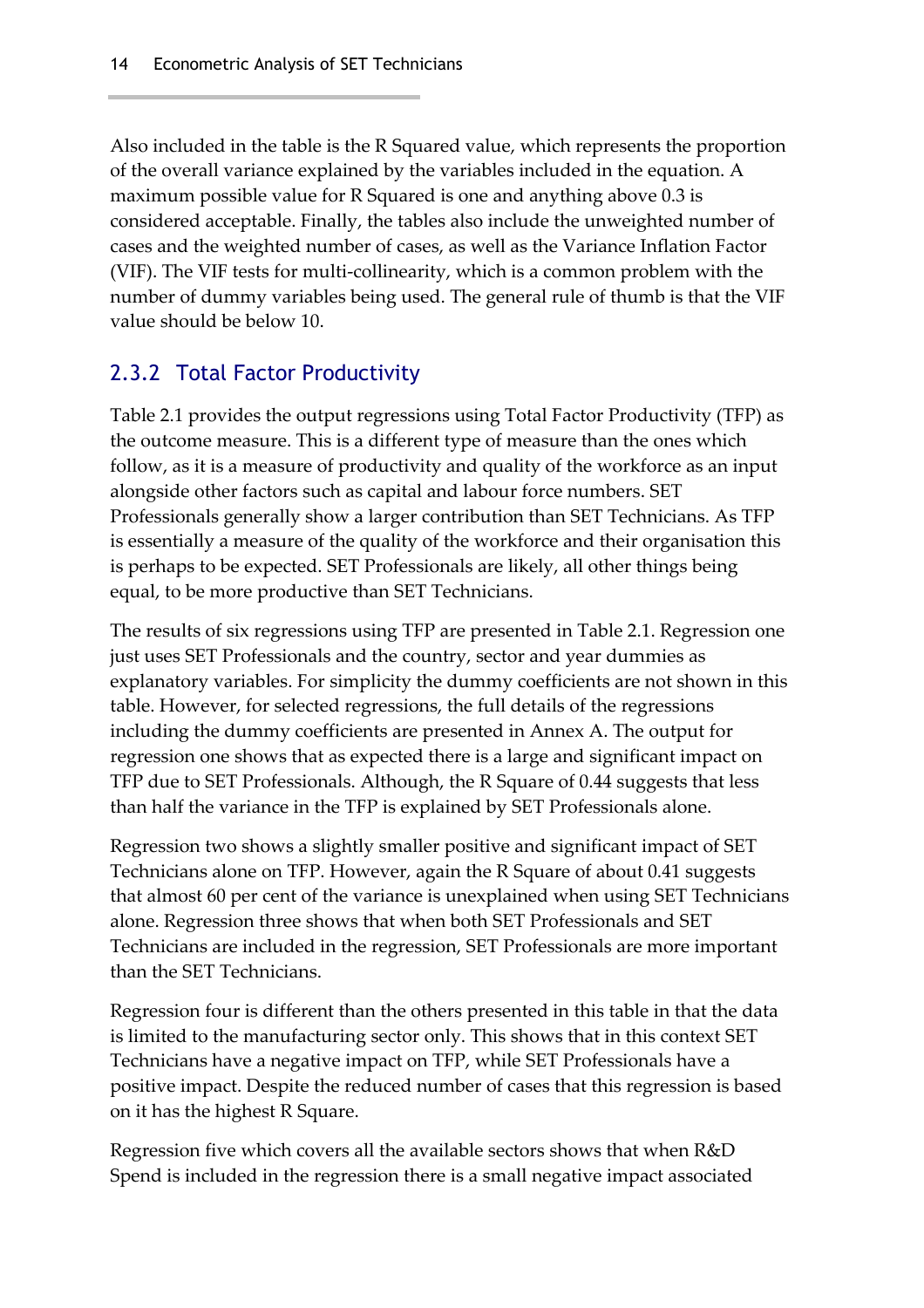with SET Technicians, but a smaller positive impact for SET Professionals and R&D spend intensity. Regression six shows that when R&D spending intensity by R&D spend per SET Professional is used, both SET Professionals and SET Technicians become associated with significantly positive impacts.

|                                   | (1)                 | (2)                | (3)                 | (4)<br>Manu-<br>facturing<br>only | (5)                  | (6)                 |
|-----------------------------------|---------------------|--------------------|---------------------|-----------------------------------|----------------------|---------------------|
| <b>SET Professionals</b>          | 116.3367<br>(0.000) |                    | 103.2521<br>(0.000) | 493.4634<br>(0.000)               | 77.5871<br>(0.000)   | 92.1854<br>(0.000)  |
| <b>SET Technicians</b>            |                     | 74.7023<br>(0.000) | 27.3324<br>(0.000)  | $-273.1837$<br>(0.000)            | $-0.1076$<br>(0.754) | 78.6895<br>(0.000)  |
| R&D as % of Value<br>Added        |                     |                    |                     |                                   | 1.6181<br>(0.000)    |                     |
| R&D Spend per SET<br>Professional |                     |                    |                     |                                   |                      | -91.7226<br>(0.000) |
| Country dummies                   | X                   | X                  | X                   | X                                 | X                    | X                   |
| Year dummies                      | X                   | X                  | X                   | X                                 | X                    | X                   |
| Sector dummies                    | Χ                   | X                  | X                   |                                   | X                    | X                   |
| R Squared                         | 0.4400              | 0.4133             | 0.4421              | 0.8292                            | 0.4658               | 0.6037              |
| Mean VIF                          | 1.92                | 1.54               | 1.97                | 4.04                              | 2.40                 | 2.66                |
| N - unweighted                    | 1,760               | 1,760              | 1,760               | 220                               | 1,037                | 707                 |
| N - weighted                      | 1,620,337           | 1,620,337          | 1,620,337           | 362,321                           | 1,280,603            | 633,039             |

#### **Table 2.1: Total Factor Productivity regressions**

Overall these regressions show that in terms of TFP the numbers of SET Professionals and SET Technicians are important given the size of the coefficients. Generally, SET Professionals are more important than SET Technicians and in some cases SET Technicians have a negative impact. However, apart from the manufacturing only regression, the R Squares are relatively small suggesting that other factors are also at play.

### 2.3.3 Value added per capita

Table 2.2 essentially shows that in terms of Value Added per Capita (VCA) all the variables are significant in each of the regressions. However, as the coefficients for SET Professionals are consistently negative, in this case it means that the regressions suggest that sectors with smaller proportions of SET Professionals are more productive in terms of VCA. However, these effects are small. The most plausible regression result, based on the highest R Squared value, is from regression number ten, which used SET Professionals and SET Technicians only in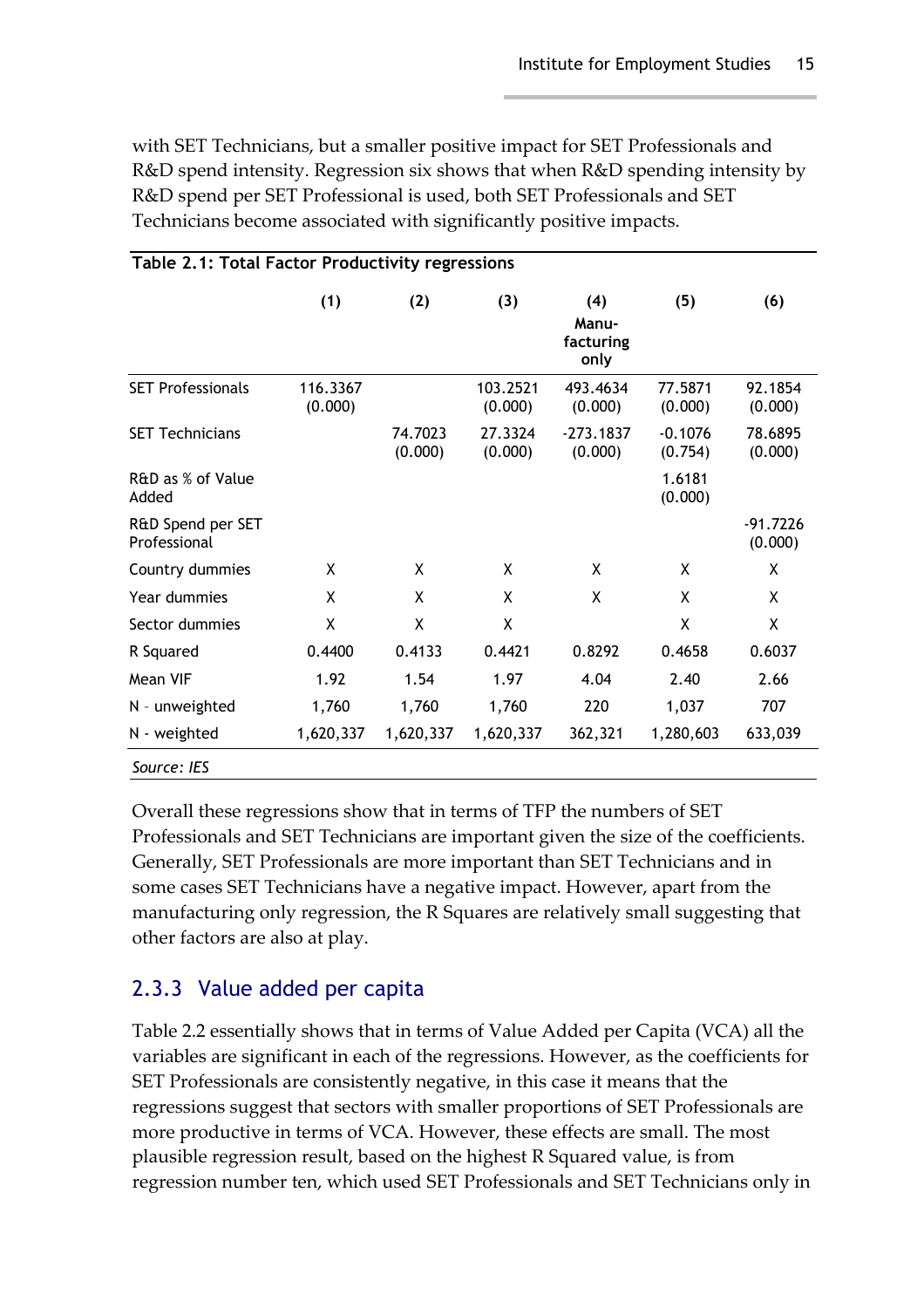the manufacturing sector. The next highest R Squared used SET Professionals, SET Technicians and R&D Spend as a proportion of value added. Using these variables the coefficients are generally low. However, this regression suggests that VAC, once the sectoral, year and country effects are taken into account, was positively impacted by the proportion of SET Technicians in the workforce, very slightly negatively by the proportion of SET Professionals and very, very slightly positively by the R&D spend as a proportion of value added. There is a similar pattern in regression four when R&D spend per SET professional is used instead of R&D spend as a proportion of value added. The R Squares for the various regressions are relatively high which indicates that the factors included in the regressions have a high explanatory power.

Overall, this suggests that in terms of VAC that the number of SET Professionals has a slightly negative impact while SET Technicians have a slightly larger positive impact.

|                                          | (7)                  | (8)               | (9)                  | (10)<br>Manu-<br>facturing<br>only | (11)                 | (12)                 |
|------------------------------------------|----------------------|-------------------|----------------------|------------------------------------|----------------------|----------------------|
| <b>SET Professionals</b>                 | $-0.0062$<br>(0.000) |                   | $-0.0077$<br>(0.000) | $-0.0014$<br>(0.020)               | $-0.0039$<br>(0.000) | $-0.0125$<br>(0.000) |
| <b>SET Technicians</b>                   |                      | 0.1965<br>(0.000) | 0.2110<br>(0.000)    | 0.3903<br>(0.000)                  | 0.1435<br>(0.000)    | 0.2627<br>(0.000)    |
| R&D as % of Value<br>Added               |                      |                   |                      |                                    | 0.0030<br>(0.000)    |                      |
| R&D Spend per<br><b>SET Professional</b> |                      |                   |                      |                                    |                      | 0.0381<br>(0.000)    |
| Country dummies                          | χ                    | χ                 | X                    | χ                                  | χ                    | X                    |
| Year dummies                             | X                    | X                 | χ                    | χ                                  | χ                    | χ                    |
| Sector dummies                           | X                    | X                 | χ                    |                                    | χ                    | X                    |
| R Squared                                | 0.6526               | 0.6542            | 0.6551               | 0.9487                             | 0.8424               | 0.7989               |
| Mean VIF                                 | 1.70                 | 1.32              | 1.71                 | 1.44                               | 2.06                 | 1.92                 |
| N - unweighted                           | 2,911                | 2,911             | 2,911                | 329                                | 1,634                | 1,112                |
| N - weighted                             | 2,401,341            | 2,401,341         | 2,401,341            | 434,762                            | 1,668,012            | 1,083,285            |
| Source: IES                              |                      |                   |                      |                                    |                      |                      |

#### **Table 2.2: Value Added per Capita regressions**

#### 2.3.4 Revealed Comparative Advantage

Generally, the Revealed Comparative Advantage (RCA) regressions in Table 2.3 had lower explanatory power as evidenced by the relatively low R Squared values. In part this is due to the relatively limited availability of sectoral import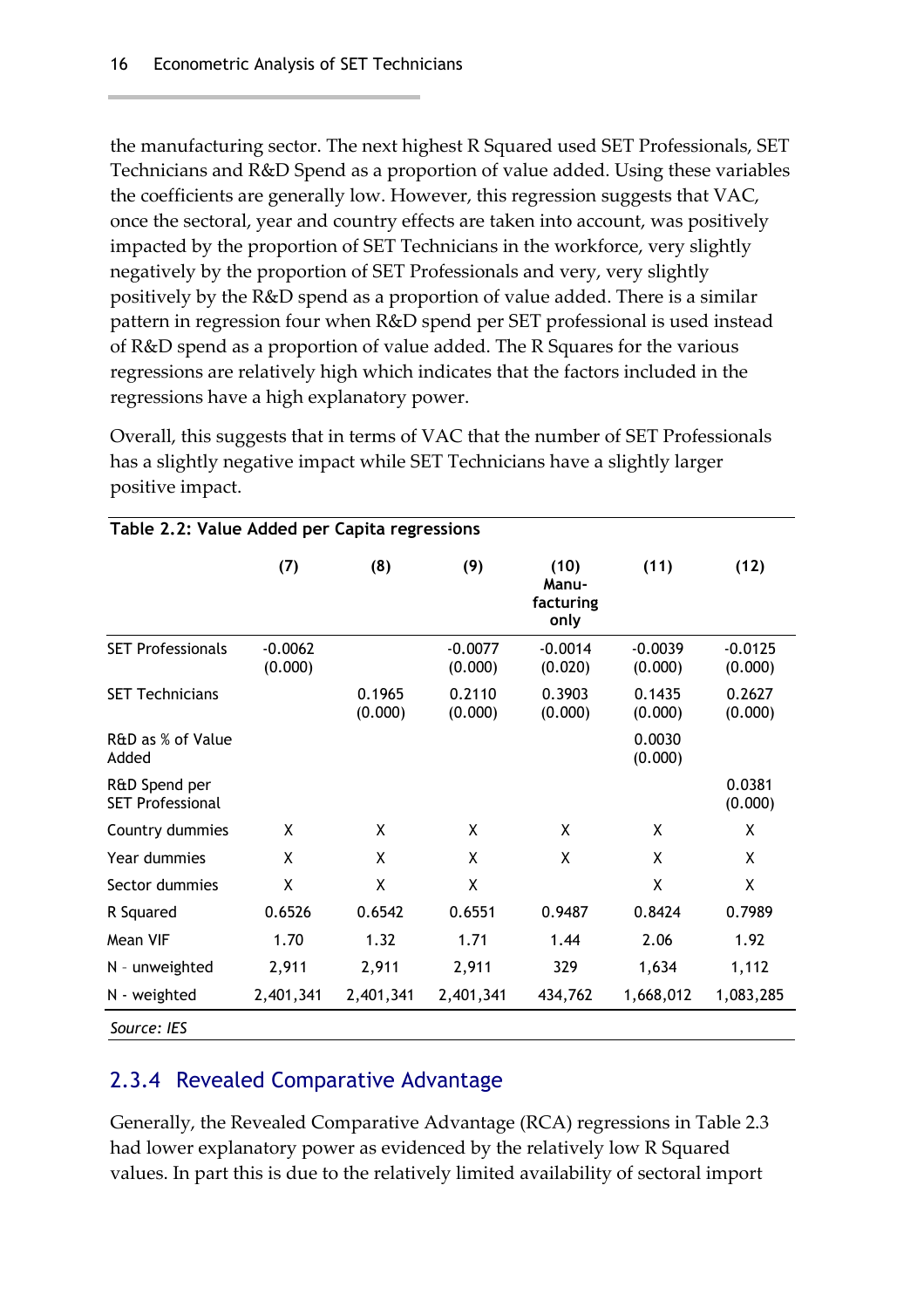and export data as evidenced by the lower unweighted and weighted bases. Importantly, there is a systematic bias to the missing import and export data, which meant that most of the service sectors are not included in the analysis.<sup>2</sup> However, the manufacturing only regression (number 16) has a high R Squared, but a slight positive impact for SET Professionals and a slight negative impact for SET Technicians.

|                                   | (13)                 | (14)              | (15)                 | (16)<br>Manu-<br>facturing<br>only | (17)                 | (18)                 |
|-----------------------------------|----------------------|-------------------|----------------------|------------------------------------|----------------------|----------------------|
| <b>SET Professionals</b>          | $-0.4339$<br>(0.003) |                   | $-0.5652$<br>(0.000) | 0.0062<br>(0.000)                  | $-0.0116$<br>(0.000) | $-1.0079$<br>(0.002) |
| <b>SET Technicians</b>            |                      | 2.6061<br>(0.000) | 3.3589<br>(0.000)    | $-0.0422$<br>(0.000)               | 0.3695<br>(0.004)    | 24.0058<br>(0.000)   |
| R&D as % of Value<br>Added        |                      |                   |                      |                                    | 0.0216<br>(0.000)    |                      |
| R&D Spend per SET<br>Professional |                      |                   |                      |                                    |                      | 28.5570<br>(0.000)   |
| Country dummies                   | X                    | X                 | X                    | X                                  | X                    | X                    |
| Year dummies                      | X                    | X                 | X                    | X                                  | X                    | X                    |
| Sector dummies                    | χ                    | X                 | X                    |                                    | X                    | X                    |
| R Squared                         | 0.1669               | 0.1670            | 0.1678               | 0.9269                             | 0.1766               | 0.1382               |
| Mean VIF                          | 1.65                 | 1.37              | 1.67                 | 1.44                               | 2.02                 | 4.05                 |
| N - unweighted                    | 1,290                | 1,290             | 1,290                | 324                                | 524                  | 250                  |
| N - weighted                      | 578,591              | 578,591           | 578,591              | 434,629                            | 403,175              | 139,215              |
| Source: IES                       |                      |                   |                      |                                    |                      |                      |

|  |  |  | Table 2.3: Revealed Comparative Advantage Regressions |
|--|--|--|-------------------------------------------------------|
|  |  |  |                                                       |

Having said this, the regressions generally indicate a small negative contribution by SET Professionals and a small positive contribution from SET Technicians. However, the relatively small R Squares indicate other variables not included in the regression explain the majority of the variation in RCA.

<span id="page-24-0"></span><sup>&</sup>lt;sup>2</sup> In regression eight the following sectors were dropped: Construction; Wholesale and Retail Trade; Restaurants and Hotels; Transport Storage and Communications; Finance Insurance Real Estate and Business Services, and; Community and Personal Services.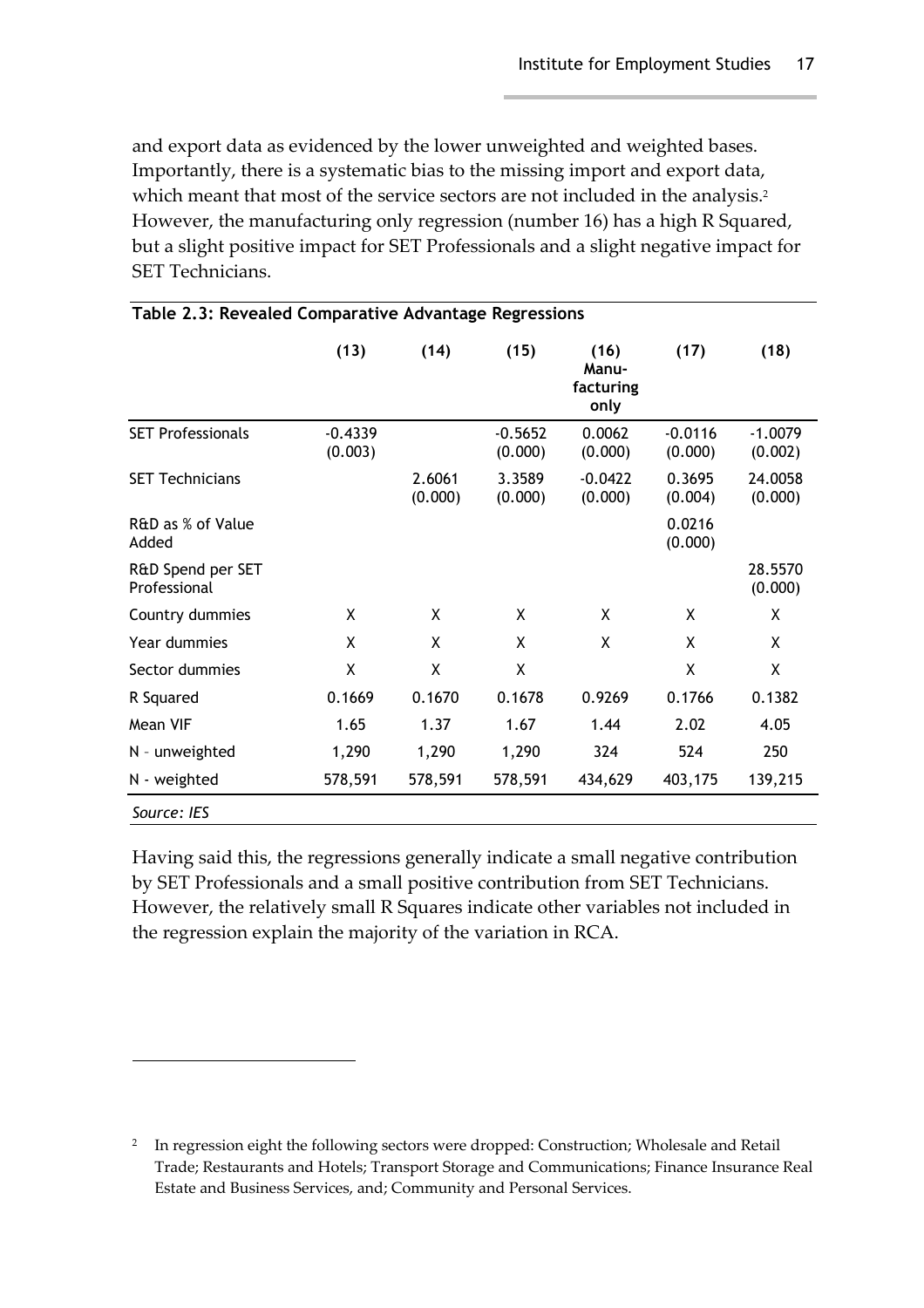#### 2.3.5 Balance of Trade

Table 2.3 shows the main results of the regressions examining Balance of Trade (BoT), a more detailed result of regression 24 which includes the coefficients associated with all the dummy variables in included in Annex A. The balance of trade measure suffers from the same problem as the revealed comparative advantage measure, in that there is limited data covering imports and exports and the available data tends to exclude service sectors. The main impact of this was to reduce the sample size upon which the regressions were based, which in turn tends to reduce the power of explanation (or R squared) of the regressions.

However, even taking these provisos into account the common pattern across the explanatory variables is that SET Professionals makes a small negative contribution while SET Technicians make a small positive contribution. Sectoral R&D expenditure as a proportion of sectoral value added makes a small, but still significant contribution to the balance of trade. Similarly R&D expenditure per SET Professional has a positive contribution, but in this case a larger as well as significant contribution.

|                                          | (19)                 | (20)              | (21)                 | (22)<br>Manu-<br>facturing<br>only | (23)                 | (24)                 |
|------------------------------------------|----------------------|-------------------|----------------------|------------------------------------|----------------------|----------------------|
| <b>SET Professionals</b>                 | $-0.2180$<br>(0.000) |                   | $-0.3058$<br>(0.000) | $-0.0362$<br>(0.000)               | $-0.0119$<br>(0.094) | $-0.4134$<br>(0.001) |
| <b>SET Technicians</b>                   |                      | 1.8265<br>(0.000) | 2.2424<br>(0.000)    | 1.9824<br>(0.000)                  | 2.2902<br>(0.000)    | 13.3996<br>(0.000)   |
| R&D as % of Value<br>Added               |                      |                   |                      |                                    | 0.0659<br>(0.000)    |                      |
| R&D Spend per<br><b>SET Professional</b> |                      |                   |                      |                                    |                      | 17.5506<br>(0.000)   |
| Country dummies                          | X                    | X                 | X                    | X                                  | X                    | X                    |
| Year dummies                             | X                    | X                 | X                    | X                                  | X                    | X                    |
| Sector dummies                           | χ                    | X                 | X                    |                                    | X                    | X                    |
| R Squared                                | 0.2295               | 0.2303            | 0.2320               | 0.9324                             | 0.2603               | 0.2537               |
| Mean VIF                                 | 1.63                 | 1.37              | 1.66                 | 1.44                               | 2.04                 | 4.04                 |
| N - unweighted                           | 1,246                | 1,246             | 1,246                |                                    | 495                  | 249                  |
| N - weighted                             | 576,863              | 576,863           | 576,863              | 434,629                            | 401,584              | 139,206              |

#### **Table 2.4: Balance of Trade regressions**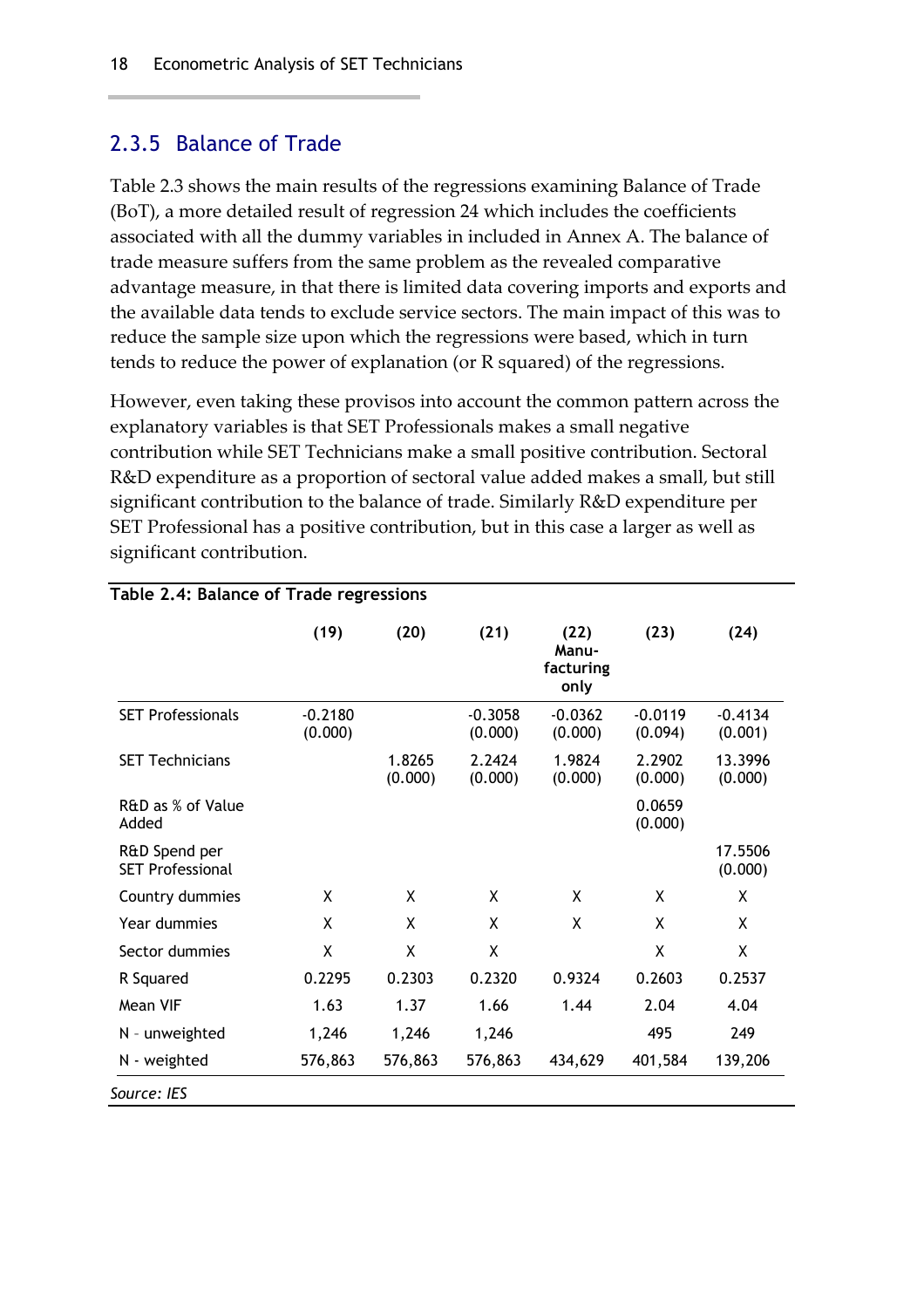## <span id="page-26-0"></span>**3 Discussion and Conclusions**

Traditionally SET Professionals are seen as economically more important than SET Technicians and the public funding patterns reflect this. The regressions linking Total Factor Productivity to SET Professionals and SET Technicians support this view. However, SET Technicians are almost as important as SET Professionals in terms of TFP and therefore provide an important additional input.

However, the results from the other regressions show that in terms of global output measures such as Revealed Comparative Advantage, Balance of Trade and Added Value per Employee; SET Technicians are significantly more important than SET Professionals. This may seem counter‐intuitive and as such needs to be examined carefully. The suggestion that the proportion of a workforce that were SET Professionals has a negative impact on a range of sectors could potentially be explained by the impact of service sectors. However, this is not the case as the effect still holds when the service sectors are excluded due to lack of import and export data. A more plausible explanation is that in countries and sectors with low levels of exports and per capital value added there is a more plentiful supply of professionals than technicians. While other countries with a more plentiful supply of technicians have a better export record and higher levels of per capital output. The TFP results also suggest that countries with higher levels of technicians may also have better access to capital and other helpful inputs.

In order to test the idea that the results were more a result of the sectors included in the regressions, a further set of regressions were run on data only from the manufacturing sectors. This showed that the patterns seen across the sectors generally held good for the manufacturing only analysis.

Overall, this suggests a re‐examination of the levels of support for the training of SET Technicians, which is generally achieved through apprenticeship programmes.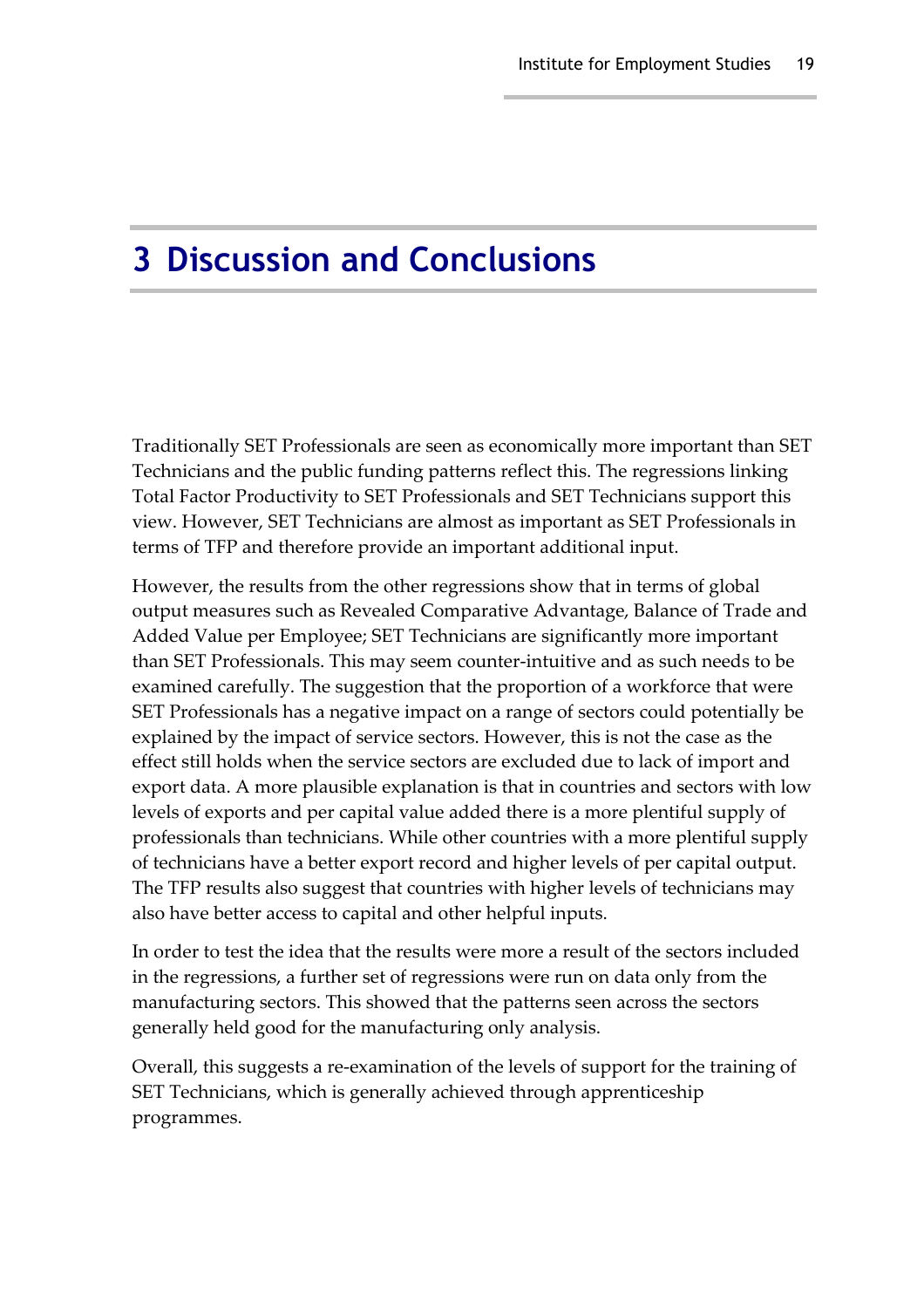# <span id="page-27-0"></span>**Bibliography**

- Balassa B (1965), 'Trade Liberalisation and "Revealed" Comparative Advantage', *The Manchester School*, Vol. 33, No. 2, pp. 99‐123
- Elias P, Birch M (1994), *Establishment of Community‐Wide Occupational Statistics: ISCO 88 (COM) A Guide for Users*, University of Warwick
- Hulten C (2000), *Total Factor Productivity and Short Biography*, NBER Working Paper W7471
- Islam N (1999), 'International Comparison of Total Factor Productivity: A Review', *Review of Income and Wealth*, Vol. 45, No. 4, pp. 493‐518
- Jagger N, Nesta L, Gerova V, Patel P (2005), *Sectors Matter: The Skills Determinants of International Sectoral Productivity*, an IES and SPRU report for the SSDA
- Jagger N, Sigala M, Sumption F (2010), *SET Based Technicians: Lessons from the UK and European Labour Force Surveys*, Institute for Employment Studies
- Maudos J, Pastora J M and Serrano L (1999), 'Total factor productivity measurement and human capital in OECD countries', *Economics Letters*, Vol. 63, No. 1, pp 39‐44
- O'Mahony M (2002), 'Productivity and Convergence in the EU', *National Institute Economic Review*, No. 182
- O'Mahony M, Timmer MP (2009), 'Output, Input and Productivity Measures at the Industry Level: the EU KLEMS Database', *Economic Journal*, Vol. 119, No. 538, pp. F374‐F403
- OECD (1994), *Proposed Standard Practice for Surveys of Research and Development: Frascati Manual 1993,* Organisation for Economic Cooperation and Development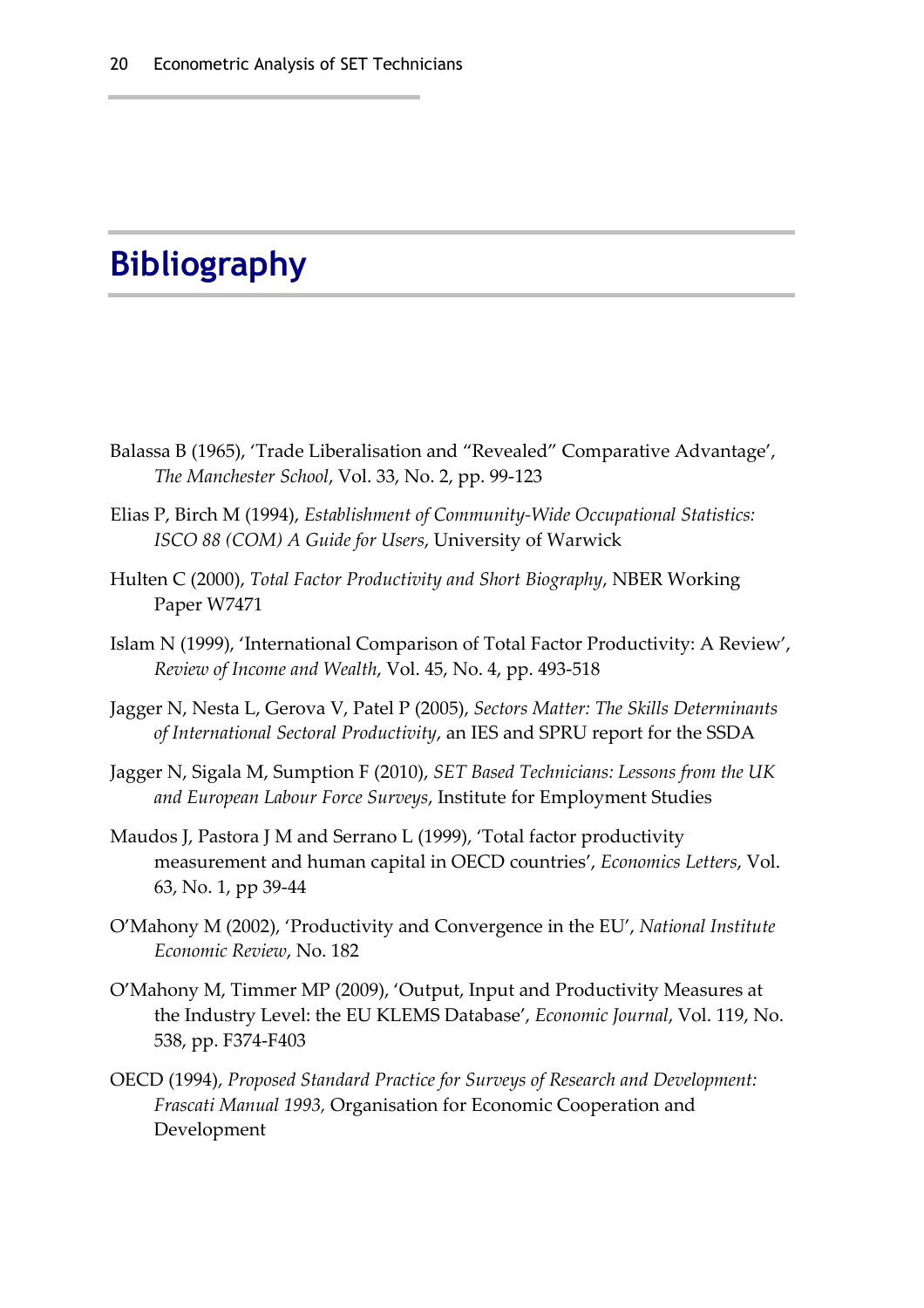- Solow R M (1956), 'A contribution to the theory of economic growth', *The Quarterly Journal of Economics*, Vol. 70, No. 1, pp. 65‐94
- Suits DB (1957), 'Use of Dummy Variables in Regression Equations', *Journal of the American Statistical Association*, Vol. 52, No. 280, pp. 548‐551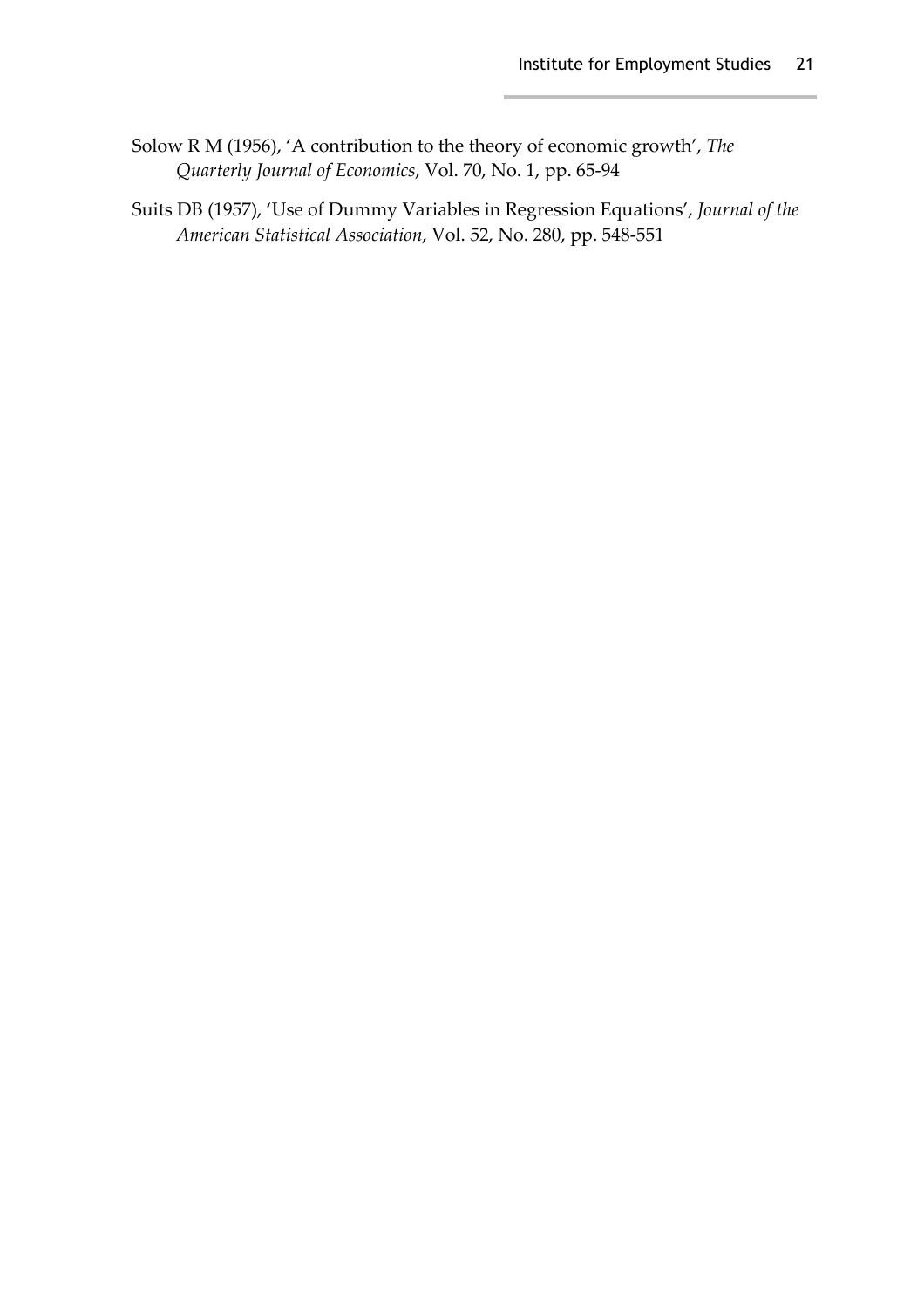# <span id="page-29-0"></span>**Annex A**

#### <span id="page-29-1"></span>**Regression 6 full results**

Baseline for the indicator/dummy variables is year 2000, Manufacturing and the UK. This shows that the: Mining and Quarrying; Construction; Finance Insurance Real Estate and Business Services, and; Community Social and Personal Services; sectors had lower TFP than Manufacturing. There was insufficient data from Greece, Portugal, and Poland for these countries to be included. Luxembourg and Hungary has higher TFP than the UK while the other countries had lower TFP.

| <b>Total Factor Productivity</b> | Coefficient | <b>Standard</b><br>Error | t         | Probability<br>of t |
|----------------------------------|-------------|--------------------------|-----------|---------------------|
| <b>SET Professionals</b>         | 92.1854     | 1.0593                   | 87.02     | 0.000               |
| <b>SET Technicians</b>           | 78.6895     | 0.8296                   | 94.85     | 0.000               |
| R&D Spend per SET Professional   | $-91.7226$  | 1.5924                   | $-57.60$  | 0.000               |
| $y_1$ 1993                       | $-25.8279$  | 0.1204                   | $-214.54$ | 0.000               |
| y_1994                           | $-4.5680$   | 0.1079                   | $-42.32$  | 0.000               |
| $y_1$ 1995                       | $-3.2652$   | 0.0937                   | $-34.86$  | 0.000               |
| y_1996                           | $-3.3673$   | 0.0826                   | $-40.75$  | 0.000               |
| $y_1$ 1997                       | $-1.6241$   | 0.0709                   | $-22.91$  | 0.000               |
| y_1998                           | $-0.8406$   | 0.0602                   | -13.97    | 0.000               |
| y_1999                           | $-1.5242$   | 0.0547                   | $-27.88$  | 0.000               |
| $y_22001$                        | $-0.6345$   | 0.0523                   | $-12.13$  | 0.000               |
| $y_22002$                        | $-1.6433$   | 0.0509                   | $-32.31$  | 0.000               |
| $y_2$ 2003                       | $-1.4492$   | 0.0505                   | $-28.70$  | 0.000               |
| $y_22004$                        | $-1.5278$   | 0.0591                   | $-25.83$  | 0.000               |
| y_2005                           | $-1.7408$   | 0.0562                   | $-30.99$  | 0.000               |
| $y_22006$                        | $-0.0470$   | 0.0615                   | $-0.76$   | 0.445               |
| y_2007                           | $-0.3340$   | 0.0611                   | $-5.46$   | 0.000               |

#### **Table A.1: Regression 6 full results – TFP with SET Professionals SET Technicians and R&D Spend per SET professional**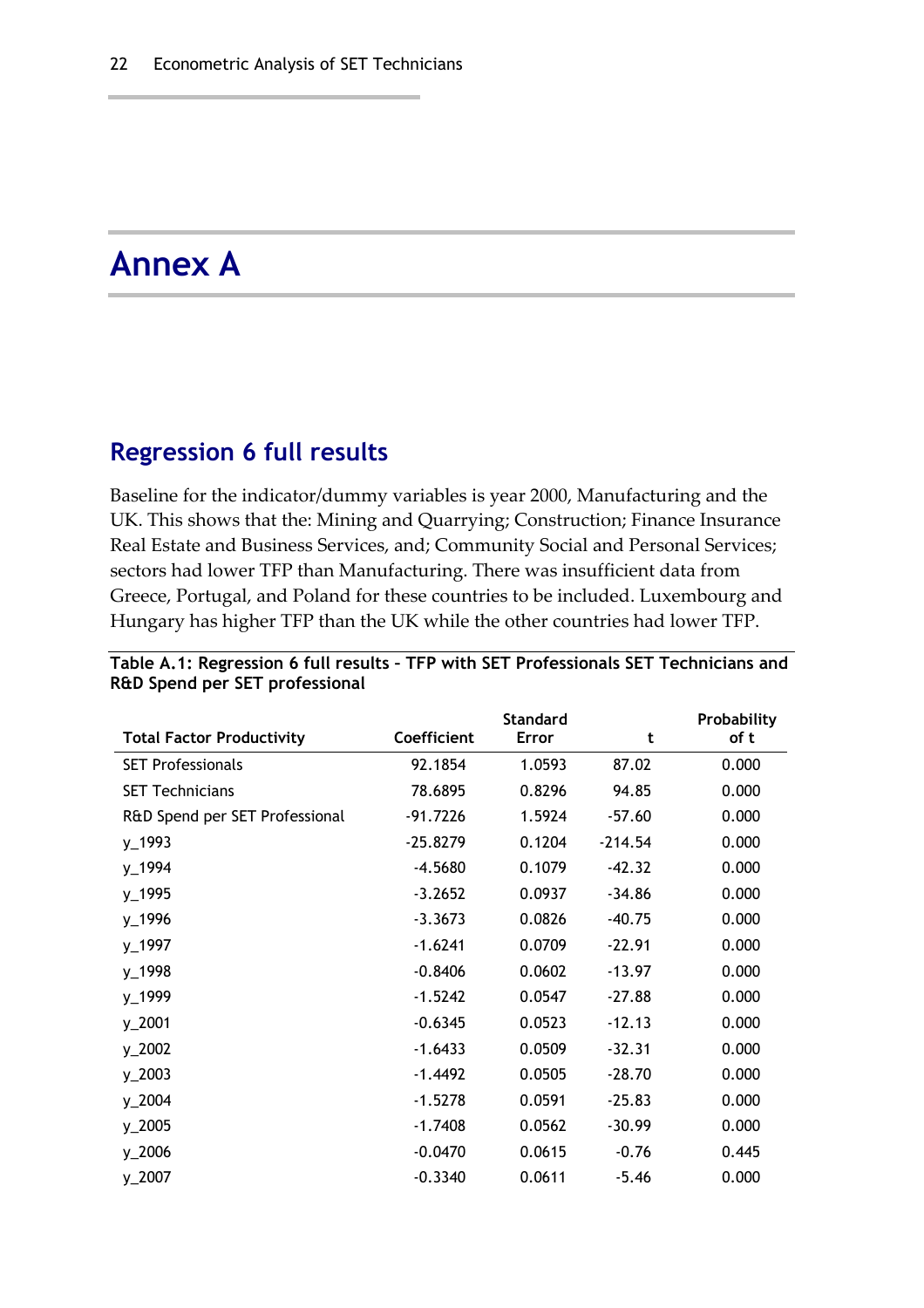| <b>Total Factor Productivity</b>                              | Coefficient | <b>Standard</b><br><b>Error</b> | t         | Probability<br>of t |
|---------------------------------------------------------------|-------------|---------------------------------|-----------|---------------------|
| Agriculture, Hunting, Forestry and<br>Fishing                 | 33.0868     | 0.2342                          | 141.27    | 0.000               |
|                                                               |             |                                 |           |                     |
| Mining and Quarrying                                          | $-15.6605$  | 0.6215                          | $-25.20$  | 0.000               |
| <b>Electricity Gas and Water Supply</b>                       | $-0.9333$   | 0.2733                          | $-3.41$   | 0.001               |
| Construction                                                  | $-16.9614$  | 0.1002                          | $-169.24$ | 0.000               |
| Wholesale and Retail Trade;<br><b>Restaurants and Hotels</b>  | (dropped)   |                                 |           |                     |
| <b>Transport Storage and</b><br>Communications                | 7.3900      | 0.1014                          | 72.86     | 0.000               |
| Finance Insurance Real Estate and<br><b>Business Services</b> | $-21.8505$  | 0.0909                          | $-240.30$ | 0.000               |
| <b>Community Social and Personal</b><br><b>Services</b>       | $-10.0815$  | 0.0953                          | $-105.81$ | 0.000               |
| Belgium                                                       | $-10.5529$  | 0.2222                          | $-47.49$  | 0.000               |
| Czech Republic                                                | $-15.2635$  | 0.2582                          | $-59.13$  | 0.000               |
| <b>Denmark</b>                                                | $-13.5849$  | 0.2322                          | $-58.51$  | 0.000               |
| Germany                                                       | $-1.9492$   | 0.0690                          | $-28.24$  | 0.000               |
| Ireland                                                       | $-1.0119$   | 0.4973                          | $-2.03$   | 0.042               |
| Greece                                                        | (dropped)   |                                 |           |                     |
| Spain                                                         | $-13.3275$  | 0.0605                          | $-220.46$ | 0.000               |
| France                                                        | $-0.9344$   | 0.0506                          | $-18.47$  | 0.000               |
| <b>Italy</b>                                                  | $-8.2389$   | 0.0875                          | $-94.18$  | 0.000               |
| Luxembourg                                                    | 1.5421      | 0.6317                          | 2.44      | 0.015               |
| Hungary                                                       | 15.1969     | 0.2795                          | 54.38     | 0.000               |
| Netherlands                                                   | $-8.6425$   | 0.1424                          | $-60.70$  | 0.000               |
| Austria                                                       | $-1.9169$   | 0.4539                          | $-4.22$   | 0.000               |
| Poland                                                        | (dropped)   |                                 |           |                     |
| Portugal                                                      | (dropped)   |                                 |           |                     |
| Finland                                                       | $-0.7203$   | 0.4805                          | $-1.50$   | 0.134               |
| Sweden                                                        | $-5.9521$   | 0.3013                          | $-19.76$  | 0.000               |
| Constant                                                      | 110.1531    | 0.1299                          | 847.95    | 0.000               |

### <span id="page-30-0"></span>**Regression 12 full results**

Baseline for the indicator/dummy variables is year 2000, Manufacturing and the UK. This shows that: Agriculture, Hunting, Forestry and Fishing; Construction; Wholesale and Retail Trade; Restaurants and Hotels, and Community Social and Personal Services had lower levels of VAC than otherwise expected.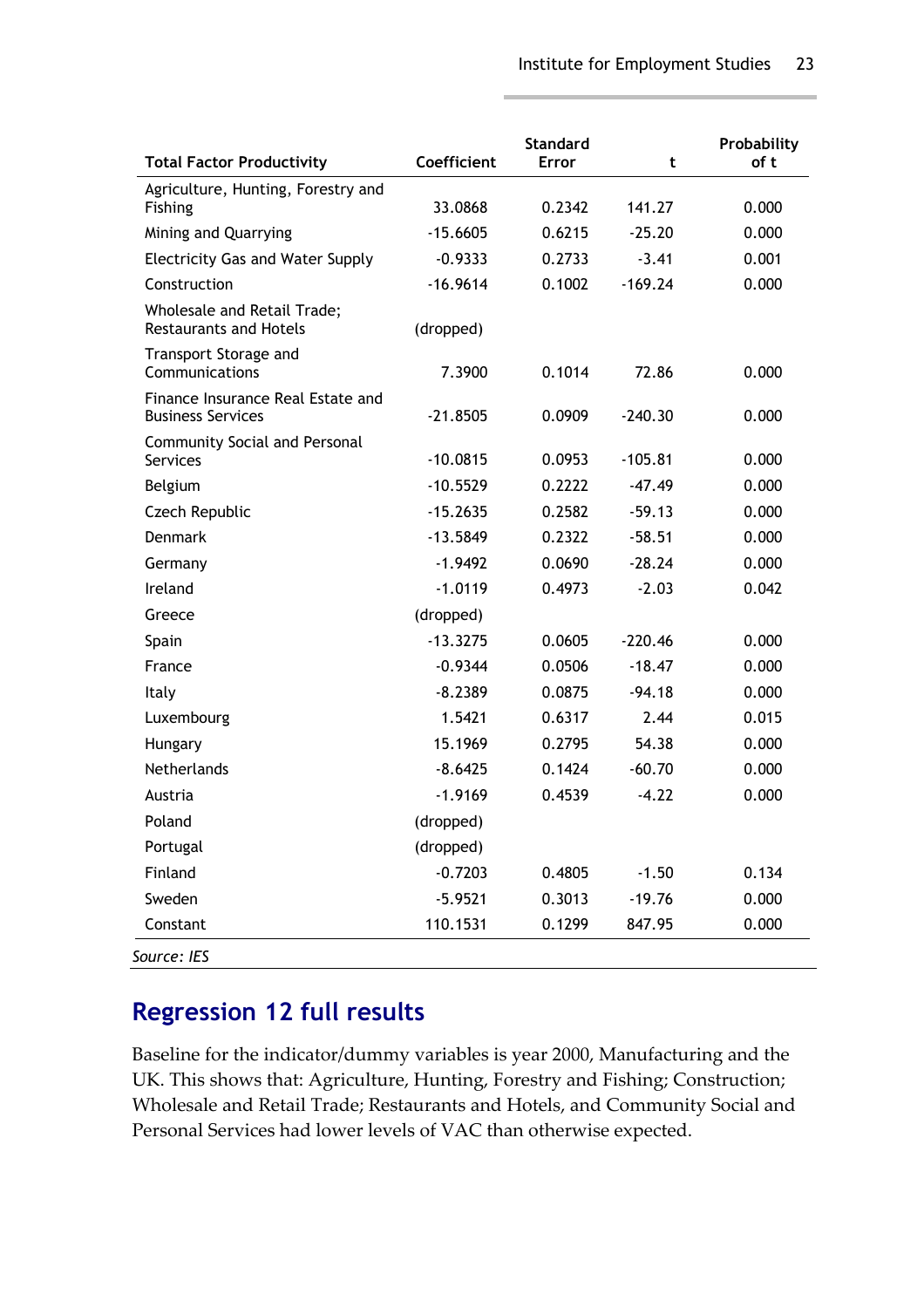| Value Added per Capita                                              | Coefficient | <b>Standard</b><br><b>Error</b> | t        | Probability<br>of t |
|---------------------------------------------------------------------|-------------|---------------------------------|----------|---------------------|
| <b>SET Professionals</b>                                            | $-0.0125$   | 0.0013                          | $-9.70$  | 0.000               |
| <b>SET Technicians</b>                                              | 0.2627      | 0.0273                          | 9.61     | 0.000               |
| R&D Spend per SET Professional                                      | 0.0381      | 0.0078                          | 4.87     | 0.000               |
| y_1993                                                              | $-0.0194$   | 0.0002                          | $-89.48$ | 0.000               |
| y_1994                                                              | $-0.0014$   | 0.0003                          | $-4.65$  | 0.000               |
| y_1995                                                              | $-0.0003$   | 0.0003                          | $-0.94$  | 0.349               |
| y_1996                                                              | $-0.0006$   | 0.0003                          | $-1.76$  | 0.078               |
| y_1997                                                              | $-0.0013$   | 0.0003                          | $-3.92$  | 0.000               |
| y_1998                                                              | $-0.0011$   | 0.0003                          | $-3.38$  | 0.001               |
| y_1999                                                              | $-0.0019$   | 0.0003                          | $-6.54$  | 0.000               |
| y_2001                                                              | $-0.0011$   | 0.0002                          | $-4.58$  | 0.000               |
| y_2002                                                              | $-0.0002$   | 0.0002                          | $-1.10$  | 0.270               |
| $y_2$ 2003                                                          | 0.0026      | 0.0002                          | 13.41    | 0.000               |
| y_2004                                                              | 0.0005      | 0.0002                          | 2.05     | 0.040               |
| y_2005                                                              | 0.0023      | 0.0002                          | 10.88    | 0.000               |
| $y_2$ 2006                                                          | 0.0018      | 0.0002                          | 8.44     | 0.000               |
| y_2007                                                              | 0.0079      | 0.0002                          | 39.19    | 0.000               |
| Agriculture, Hunting, Forestry and                                  |             |                                 |          |                     |
| Fishing                                                             | $-0.0204$   | 0.0013                          | $-15.54$ | 0.000               |
| Mining and Quarrying                                                | 0.2027      | 0.0449                          | 4.52     | 0.000               |
| <b>Electricity Gas and Water Supply</b>                             | 0.1172      | 0.0026                          | 45.19    | 0.000               |
| Construction                                                        | $-0.0168$   | 0.0011                          | $-15.35$ | 0.000               |
| <b>Wholesale and Retail Trade;</b><br><b>Restaurants and Hotels</b> | $-0.0059$   | 0.0013                          | $-4.48$  | 0.000               |
| Transport Storage and<br>Communications                             | 0.0157      | 0.0006                          | 24.85    | 0.000               |
| Finance Insurance Real Estate and<br><b>Business Services</b>       | 0.0435      | 0.0004                          | 106.95   | 0.000               |
| Community Social and Personal<br><b>Services</b>                    | $-0.0284$   | 0.0004                          | $-64.67$ | 0.000               |
| Belgium                                                             | 0.6171      | 0.0033                          | 184.42   | 0.000               |
| Czech Republic                                                      | 0.2614      | 0.0018                          | 141.56   | 0.000               |
| <b>Denmark</b>                                                      | 0.4960      | 0.0049                          | 101.80   | 0.000               |
| Germany                                                             | 0.0041      | 0.0009                          | 4.69     | 0.000               |
| Ireland                                                             | 0.7662      | 0.0119                          | 64.59    | 0.000               |
| Greece                                                              | 0.5214      | 0.0053                          | 97.92    | 0.000               |
| Spain                                                               | 0.0146      | 0.0002                          | 73.62    | 0.000               |
| France                                                              | 0.0092      | 0.0009                          | 10.70    | 0.000               |

#### **Table A2: Regression 12 full results – VAC with SET Professionals SET Technicians and R&D Spend per SET professional**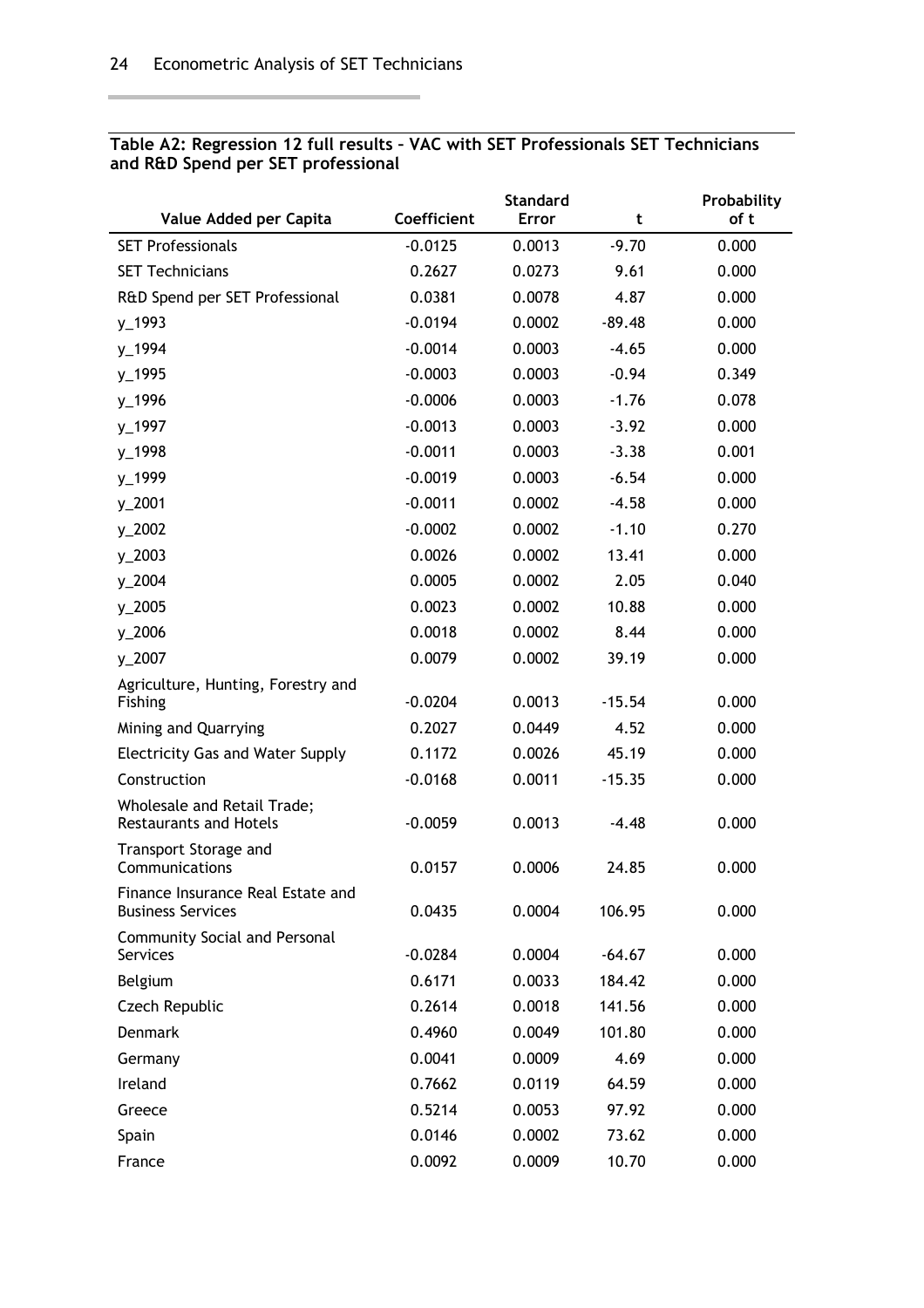| Value Added per Capita | Coefficient | <b>Standard</b><br><b>Error</b> | t      | Probability<br>of t |
|------------------------|-------------|---------------------------------|--------|---------------------|
| <b>Italy</b>           | 0.0138      | 0.0011                          | 12.70  | 0.000               |
| Luxembourg             | 1.1709      | 0.0219                          | 53.42  | 0.000               |
| Hungary                | 0.2620      | 0.0022                          | 120.64 | 0.000               |
| <b>Netherlands</b>     | 0.4786      | 0.0018                          | 272.41 | 0.000               |
| Austria                | 0.5794      | 0.0039                          | 148.49 | 0.000               |
| Poland                 | 0.0026      | 0.0001                          | 20.83  | 0.000               |
| Portugal               | 0.3553      | 0.0041                          | 86.53  | 0.000               |
| Finland                | 0.5114      | 0.0052                          | 98.41  | 0.000               |
| Sweden                 | 0.5184      | 0.0041                          | 125.14 | 0.000               |
| Iceland                | 0.5379      | 0.0406                          | 13.26  | 0.000               |
| Norway                 | 0.7695      | 0.0407                          | 18.89  | 0.000               |
| Slovakia               | 0.3279      | 0.0043                          | 76.70  | 0.000               |
| Constant               | 0.0280      | 0.0014                          | 20.33  | 0.000               |
| Source: IES            |             |                                 |        |                     |

## <span id="page-32-0"></span>**Regression 18 full results**

Baseline for the indicator/dummy variables is year 2000, Manufacturing and the UK. This shows that there was insufficient data for the: Construction; Wholesale and Retail Trade; Restaurants and Hotels; Transport Storage and Communications; Finance Insurance Real Estate and Business Services, and; Community Social and Personal Services sectors as well as France.

|                                    | Table A.3: Regression 18 full results - RCA with SET Professionals SET Technicians |
|------------------------------------|------------------------------------------------------------------------------------|
| and R&D Spend per SET professional |                                                                                    |

| <b>Revealed Comparative Advantage</b> | Coefficient | <b>Standard</b><br><b>Error</b> | t       | Probability<br>of t |
|---------------------------------------|-------------|---------------------------------|---------|---------------------|
| <b>SET Professionals</b>              | $-1.0079$   | 0.3216                          | $-3.13$ | 0.002               |
| <b>SET Technicians</b>                | 24.0058     | 4.8497                          | 4.95    | 0.000               |
| R&D Spend per SET Professional        | 28.5570     | 2.0142                          | 14.18   | 0.000               |
| $y_1$ 1993                            | (dropped)   |                                 |         |                     |
| y_1994                                | (dropped)   |                                 |         |                     |
| $y_1$ 1995                            | (dropped)   |                                 |         |                     |
| y_1996                                | $-0.0697$   | 0.0542                          | $-1.29$ | 0.199               |
| y_1997                                | 0.1855      | 0.0559                          | 3.32    | 0.001               |
| y_1998                                | 0.1837      | 0.0586                          | 3.14    | 0.002               |
| y_1999                                | 0.0216      | 0.0433                          | 0.50    | 0.618               |
| $y_22001$                             | 0.1159      | 0.0609                          | 1.90    | 0.057               |
| $y_2$ 2002                            | 0.2140      | 0.0550                          | 3.89    | 0.000               |
| $y_2$ 2003                            | 0.1321      | 0.0527                          | 2.51    | 0.012               |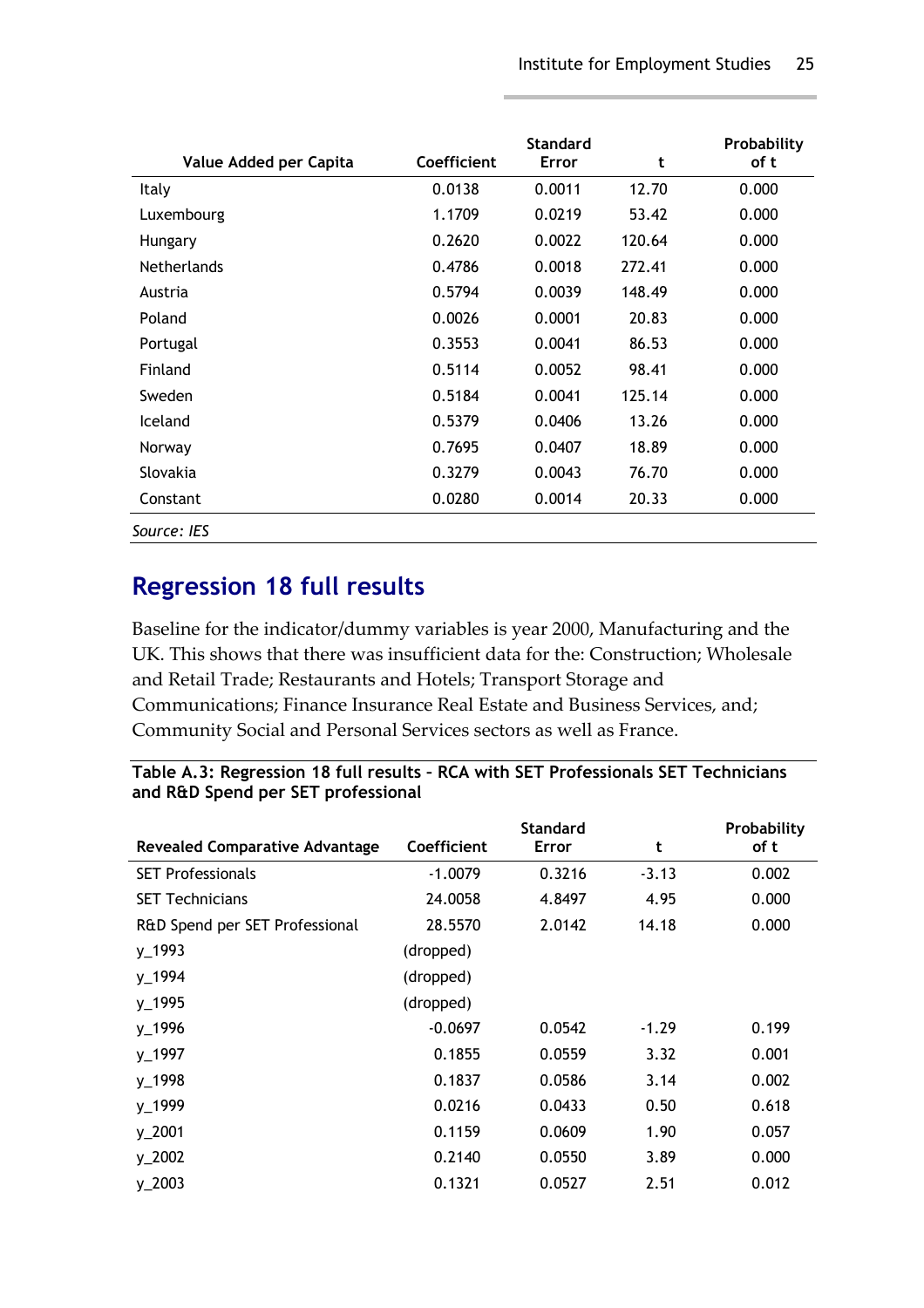and the control of the control of the control of the control of the control of the control of the control of the

 $\mathcal{C}^{\mathcal{A}}$ 

| <b>Revealed Comparative Advantage</b>                         | Coefficient | <b>Standard</b><br><b>Error</b> | t        | Probability<br>of t |
|---------------------------------------------------------------|-------------|---------------------------------|----------|---------------------|
| y_2004                                                        | 0.1884      | 0.0587                          | 3.21     | 0.001               |
| y_2005                                                        | 0.1194      | 0.0545                          | 2.19     | 0.028               |
| y_2006                                                        | 0.1790      | 0.0541                          | 3.31     | 0.001               |
| y_2007                                                        | 0.1340      | 0.0522                          | 2.57     | 0.010               |
| Agriculture, Hunting, Forestry and<br>Fishing                 | 2.1534      | 0.2335                          | 9.22     | 0.000               |
| Mining and Quarrying                                          | 5.8273      | 0.8337                          | 6.99     | 0.000               |
| <b>Electricity Gas and Water Supply</b>                       | 0.9189      | 0.1399                          | 6.57     | 0.000               |
| Construction                                                  | (dropped)   |                                 |          |                     |
| Wholesale and Retail Trade;<br><b>Restaurants and Hotels</b>  | (dropped)   |                                 |          |                     |
| Transport Storage and<br>Communications                       | (dropped)   |                                 |          |                     |
| Finance Insurance Real Estate and<br><b>Business Services</b> | (dropped)   |                                 |          |                     |
| <b>Community Social and Personal</b><br>Services              | (dropped)   |                                 |          |                     |
| Belgium                                                       | $-3.5040$   | 0.4873                          | $-7.19$  | 0.000               |
| Czech Republic                                                | $-1.5324$   | 0.3141                          | $-4.88$  | 0.000               |
| <b>Denmark</b>                                                | $-2.5159$   | 0.3353                          | $-7.50$  | 0.000               |
| Germany                                                       | $-1.9796$   | 0.2469                          | $-8.02$  | 0.000               |
| Ireland                                                       | $-0.1662$   | 0.0306                          | $-5.43$  | 0.000               |
| Greece                                                        | 0.3003      | 0.1102                          | 2.72     | 0.006               |
| Spain                                                         | $-0.0083$   | 0.0318                          | $-0.26$  | 0.794               |
| France                                                        | (dropped)   |                                 |          |                     |
| Italy                                                         | $-2.4946$   | 0.2501                          | $-9.97$  | 0.000               |
| Luxembourg                                                    | $-3.6738$   | 0.4718                          | $-7.79$  | 0.000               |
| Hungary                                                       | $-0.3832$   | 0.0574                          | $-6.68$  | 0.000               |
| Netherlands                                                   | $-1.5601$   | 0.1407                          | $-11.09$ | 0.000               |
| Austria                                                       | $-5.4295$   | 0.5591                          | $-9.71$  | 0.000               |
| Poland                                                        | $-0.6942$   | 0.0639                          | $-10.87$ | 0.000               |
| Portugal                                                      | 0.4043      | 0.0876                          | 4.62     | 0.000               |
| Finland                                                       | $-2.0153$   | 0.2475                          | $-8.14$  | 0.000               |
| Sweden                                                        | $-4.9932$   | 0.5543                          | $-9.01$  | 0.000               |
| Iceland                                                       | (dropped)   |                                 |          |                     |
| Norway                                                        | 7.7790      | 2.8252                          | 2.75     | 0.006               |
| Slovakia                                                      | $-0.8491$   | 0.1885                          | $-4.50$  | 0.000               |
| Constant                                                      | $-0.7207$   | 0.2662                          | $-2.71$  | 0.007               |
| Source: IES                                                   |             |                                 |          |                     |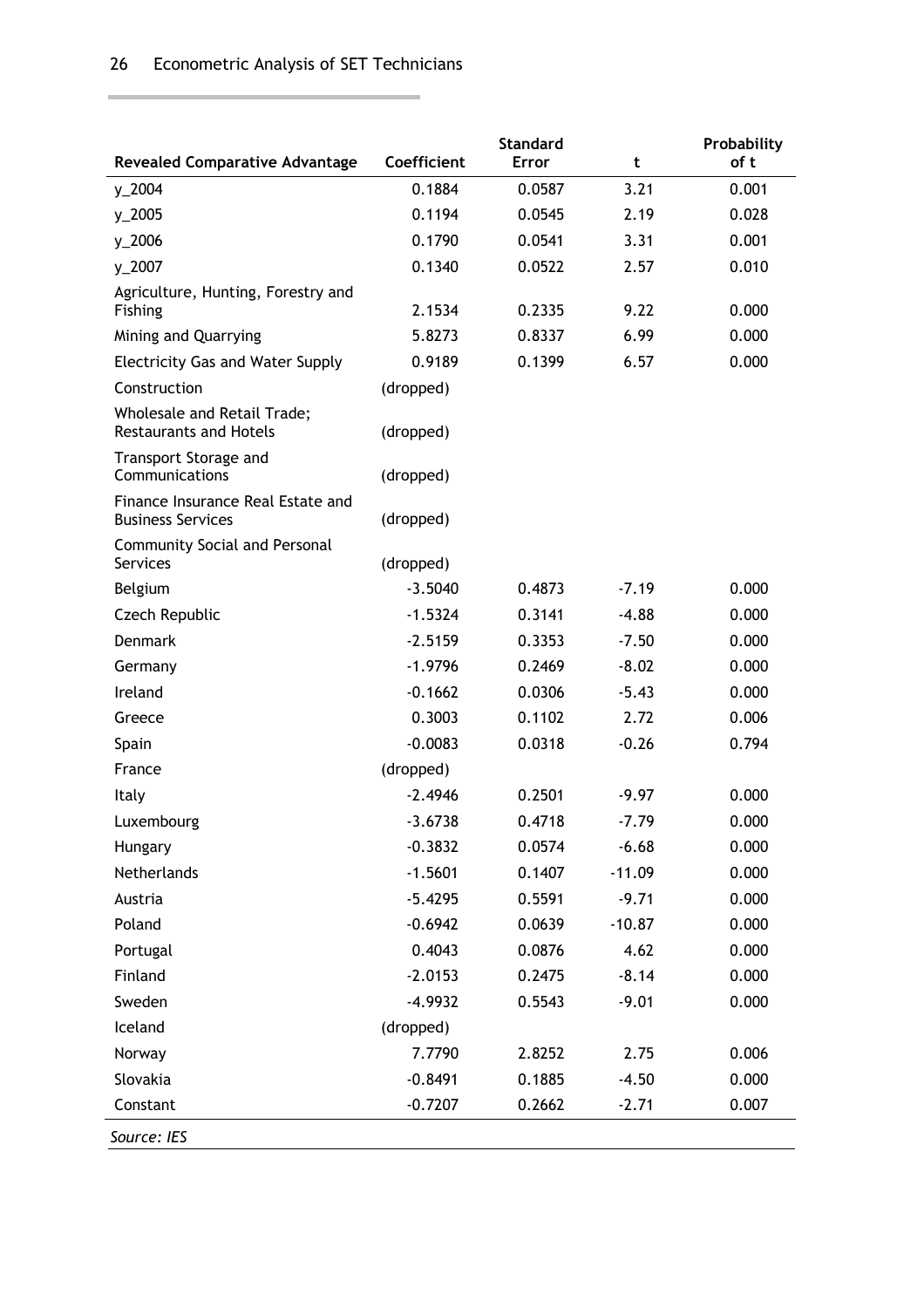## <span id="page-34-0"></span>**Regression 24 full results**

Baseline for the indicator/dummy variables is year 2000, Manufacturing and the UK. This shows that Construction; Wholesale and Retail Trade; Restaurants and Hotels; Transport Storage and Communications; Finance Insurance Real Estate and Business Services, and Community Social and Personal Services sectors were dropped due to insufficient data.

| <b>Balance of Trade</b>                                      | Coefficient | <b>Standard</b><br><b>Error</b> | t        | Probability of<br>t |
|--------------------------------------------------------------|-------------|---------------------------------|----------|---------------------|
| <b>SET Professionals</b>                                     | $-0.4134$   | 0.1258                          | $-3.29$  | 0.001               |
| <b>SET Technicians</b>                                       | 13.3996     | 2.3263                          | 5.76     | 0.000               |
| R&D Spend per SET Professional                               | 17.5506     | 0.9731                          | 18.04    | 0.000               |
| y_1993                                                       | (dropped)   |                                 |          |                     |
| y_1994                                                       | (dropped)   |                                 |          |                     |
| y_1995                                                       | (dropped)   |                                 |          |                     |
| y_1996                                                       | $-0.5468$   | 0.0261                          | $-20.98$ | 0.000               |
| y_1997                                                       | 0.0912      | 0.0283                          | 3.22     | 0.001               |
| y_1998                                                       | 0.0413      | 0.0303                          | 1.37     | 0.172               |
| y_1999                                                       | $-0.0403$   | 0.0228                          | $-1.76$  | 0.078               |
| y_2001                                                       | $-0.0465$   | 0.0192                          | $-2.42$  | 0.016               |
| y_2002                                                       | $-0.0462$   | 0.0164                          | $-2.81$  | 0.005               |
| $y_2$ 2003                                                   | $-0.0390$   | 0.0177                          | $-2.21$  | 0.027               |
| y_2004                                                       | 0.0157      | 0.0210                          | 0.75     | 0.454               |
| y_2005                                                       | $-0.0473$   | 0.0185                          | $-2.56$  | 0.010               |
| y_2006                                                       | $-0.0258$   | 0.0179                          | $-1.44$  | 0.150               |
| $y_22007$                                                    | 0.0042      | 0.0165                          | 0.25     | 0.800               |
| Agriculture, Hunting, Forestry<br>and Fishing                | 0.8776      | 0.1127                          | 7.78     | 0.000               |
| Mining and Quarrying                                         | 0.8860      | 0.3200                          | 2.77     | 0.006               |
| <b>Electricity Gas and Water</b><br>Supply                   | $-0.0952$   | 0.0645                          | $-1.48$  | 0.140               |
| Construction                                                 | (dropped)   |                                 |          |                     |
| Wholesale and Retail Trade;<br><b>Restaurants and Hotels</b> | (dropped)   |                                 |          |                     |
| Transport Storage and<br>Communications                      | (dropped)   |                                 |          |                     |
| Finance Insurance Real Estate<br>and Business Services       | (dropped)   |                                 |          |                     |

**Table A4: Regression 15 full results- BoT with SET Professionals SET Technicians and R&D Spend per SET professional**